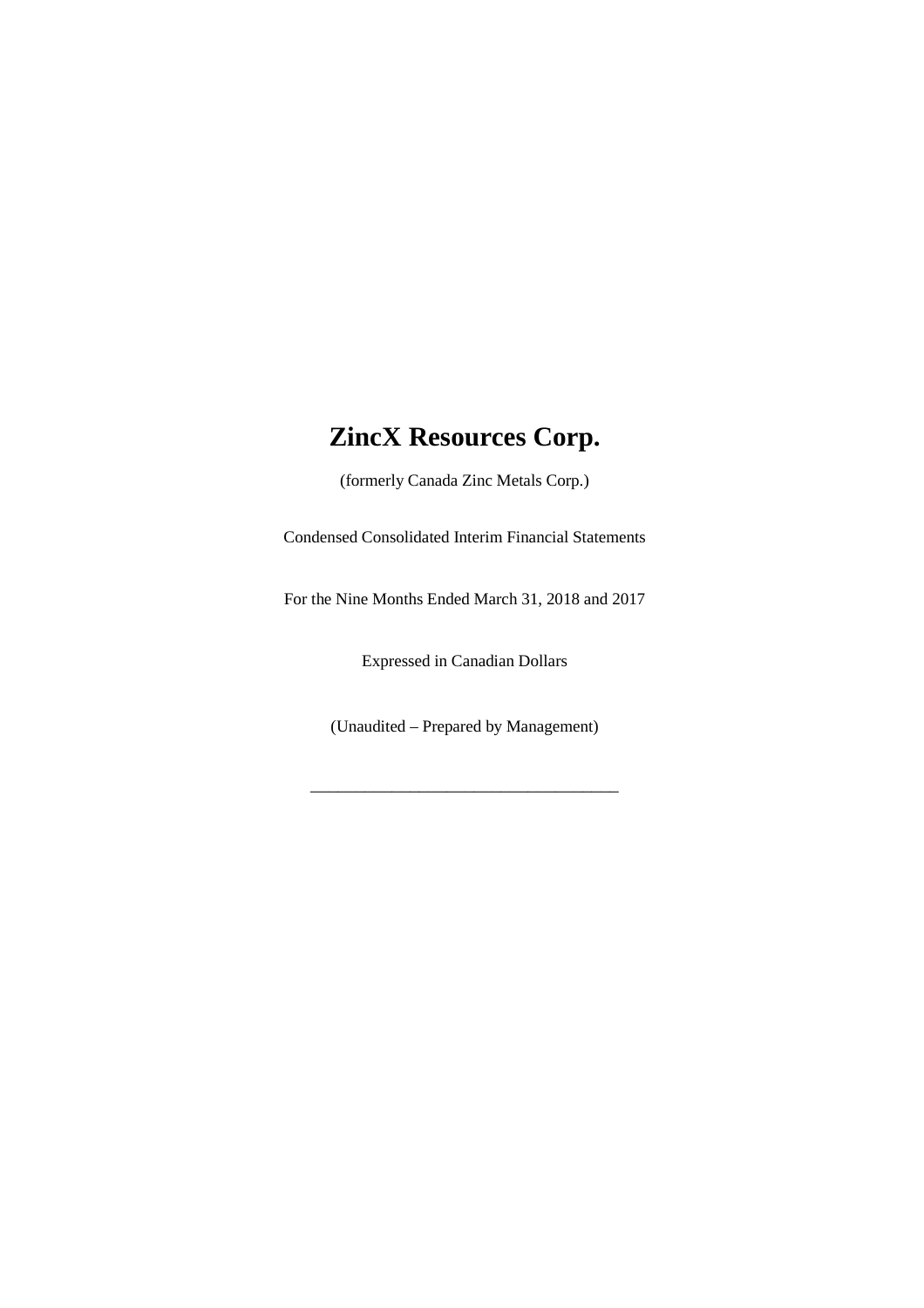(formerly Canada Zinc Metals Corp.)

| Index                                                                          | Page   |
|--------------------------------------------------------------------------------|--------|
|                                                                                |        |
|                                                                                |        |
|                                                                                |        |
|                                                                                |        |
|                                                                                |        |
| Notice of No Auditor Review                                                    | 3      |
|                                                                                |        |
| <b>Consolidated Interim Financial Statements</b>                               |        |
| Condensed Consolidated Interim Statements of Financial Position                | 4      |
| Condensed Consolidated Interim Statement of Changes in Equity                  | 5      |
| Condensed Consolidated Interim Statements of Operations and Comprehensive Loss | 6      |
| Condensed Consolidated Interim Statements of Cash Flows                        | 7      |
| Notes to Condensed Consolidated Interim Financial Statements                   | $8-23$ |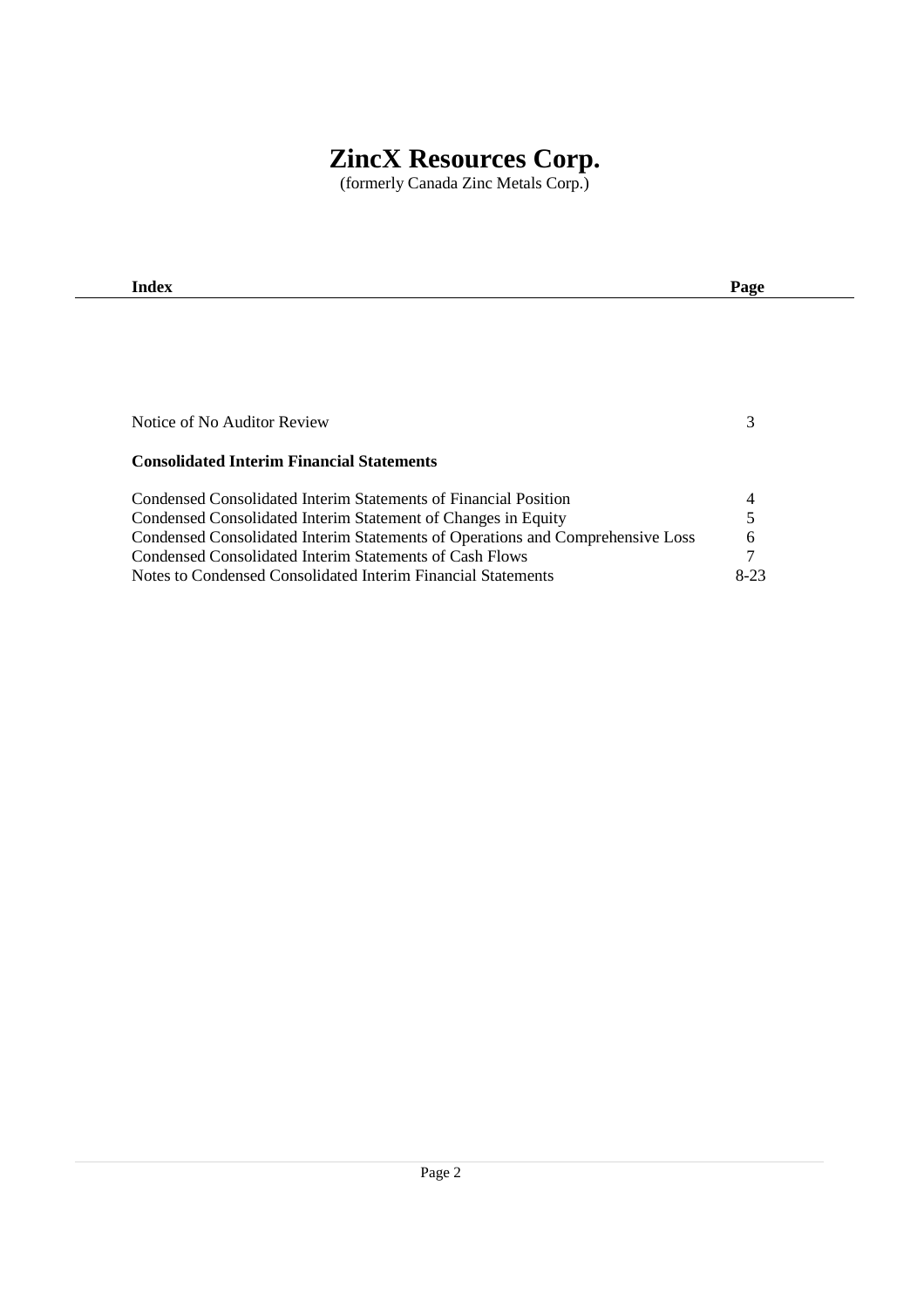(formerly Canada Zinc Metals Corp.)

## **NOTICE TO READER**

Under National Instrument 51-102, Part 4, subsection 4.3(3)(a), if an auditor has not performed a review of the condensed consolidated interim financial statements, they must be accompanied by a notice indicating that the financial statements have not been reviewed by an auditor.

The accompanying unaudited condensed consolidated interim financial statements of the Company have been prepared by management and approved by the Audit Committee and Board of Directors of the Company.

The Company's independent auditors have not performed a review of these condensed consolidated interim financial statements in accordance with the standards established by the Canadian Institute of Chartered Accountants for a review of interim financial statements by an entity's auditors.

May 30, 2018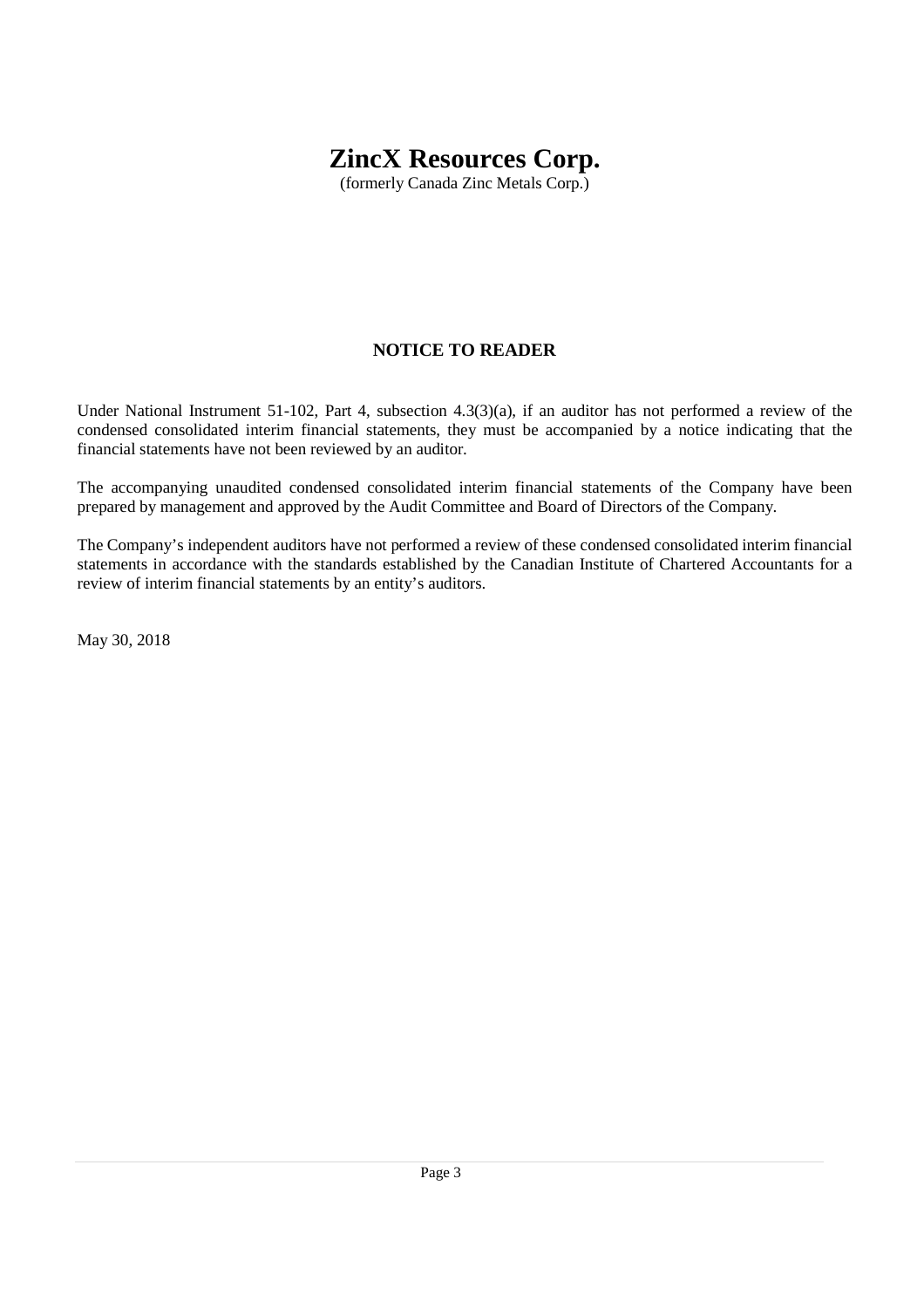(formerly Canada Zinc Metals Corp.) Condensed Consolidated Interim Statements of Financial Position As at March 31, 2018 and June 30, 2017 (Expressed in Canadian Dollars - Unaudited)

|                                             | <b>Note</b> | March 31, 2018   | June 30, 2017    |
|---------------------------------------------|-------------|------------------|------------------|
|                                             |             | (unaudited)      | (audited)        |
| <b>Assets</b>                               |             |                  |                  |
| Current assets                              |             |                  |                  |
| Cash                                        |             | \$<br>2,010,265  | \$<br>4,464,425  |
| Receivables                                 | 3           | 24,945           | 43,163           |
| Loan receivable                             | 4           | 115,973          | 108,466          |
| Prepaid expenses                            |             | 83,973           | 146,875          |
| Marketable securities                       | 5           | 52,025           | 116,442          |
| Investment                                  | 6           | 4,244,970        | 4,013,023        |
|                                             |             | 6,532,151        | 8,892,394        |
| Other assets                                | $\tau$      | 332,500          | 332,500          |
| Equipment and leasehold improvements        | 10          | 284,540          | 313,119          |
| Exploration and evaluation assets           | 11          | 72,486,267       | 70,771,060       |
|                                             |             | \$<br>79,635,458 | \$<br>80,309,073 |
| <b>Liabilities</b>                          |             |                  |                  |
| <b>Current liabilities</b>                  |             |                  |                  |
| Trade payables and accrued liabilities      | $\,8\,$     | \$<br>142,038    | 633,133<br>\$    |
| Flow-through premium liability              | 9           | 301,709          | 308,132          |
|                                             |             | 443,747          | 941,265          |
| Deferred income tax liability               |             | 1,603,000        | 1,603,000        |
| <b>Equity</b>                               |             |                  |                  |
| Capital stock                               | 12          | 101,447,186      | 100,711,794      |
| Reserves                                    | 12          | 14,147,016       | 13,700,878       |
| Deficit                                     |             | (37, 993, 635)   | (36,660,295)     |
| Accumulated other comprehensive gain (loss) |             | (11, 856)        | 12,431           |
|                                             |             | 77,588,711       | 77,764,808       |
|                                             |             | \$<br>79,635,458 | 80,309,073<br>\$ |

**Nature and continuance of operations** (Note 1)

The accompanying notes form an integral part of these condensed consolidated interim financial statements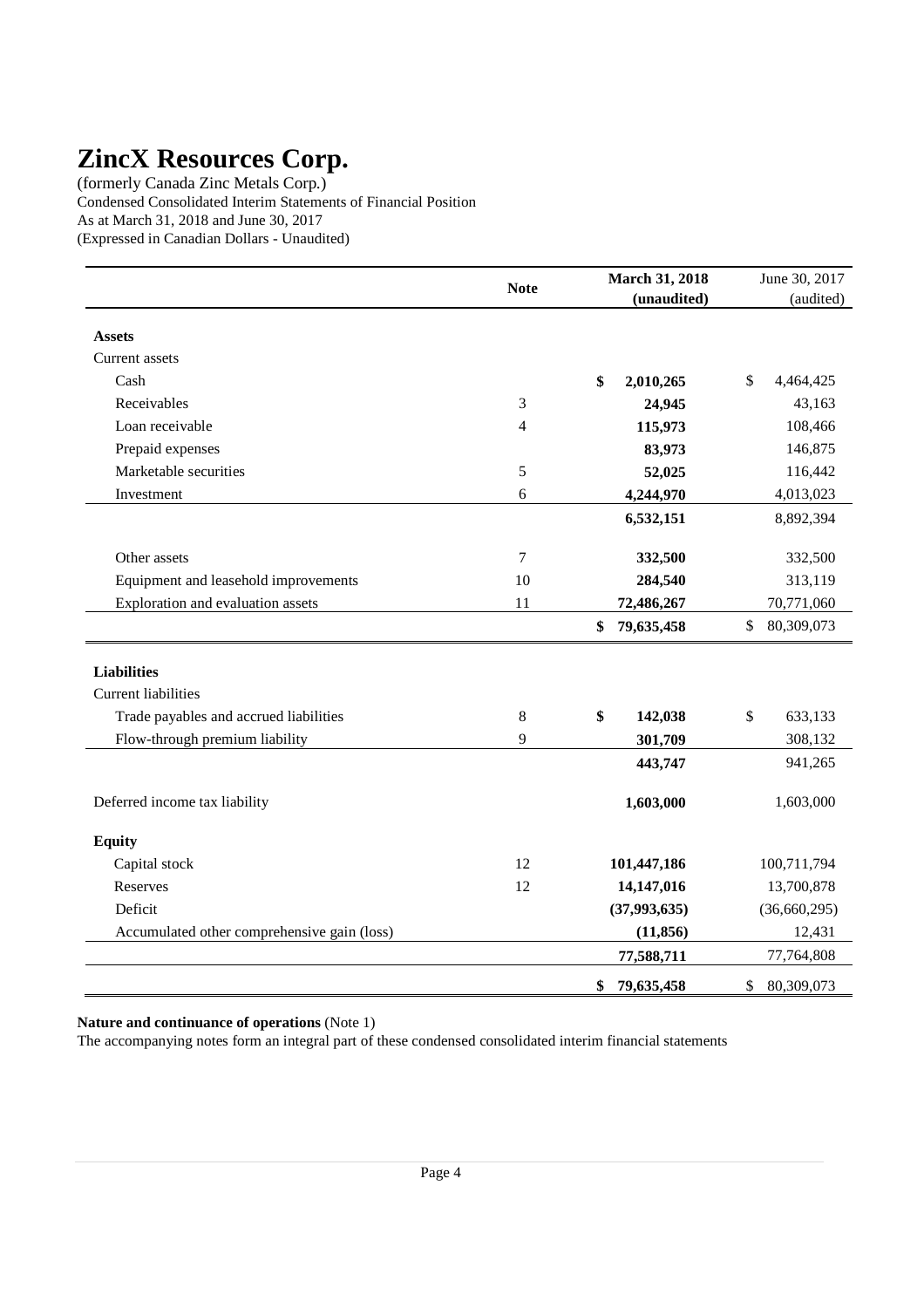(formerly Canada Zinc Metals Corp.) Condensed Consolidated Interim Statements of Changes in Equity (Expressed in Canadian Dollars - Unaudited)

|                                                                       |                                            |                          | <b>Capital Stock</b>                    |                           |                                  |                              |                          |                                               |                          |
|-----------------------------------------------------------------------|--------------------------------------------|--------------------------|-----------------------------------------|---------------------------|----------------------------------|------------------------------|--------------------------|-----------------------------------------------|--------------------------|
| Note                                                                  | Number of<br>common shares treasury shares | Number of                | Common<br>shares amount                 | Treasury<br>shares amount | Common<br>stock<br>subscribed    | <b>Reserves</b><br>(Note 12) | Deficit                  | Accumulated<br>other<br>comprehensive<br>loss | <b>Total Equity</b>      |
| <b>Balance, June 30, 2016</b>                                         | 152,414,428                                | (198,000)                | \$<br>97,043,465                        | \$<br>(30, 230)           | $\mathbb{S}$                     | 13,063,384                   | $$ (34,632,982)$ \$      | (74, 440)                                     | 75,369,197<br>\$         |
| Treasury shares repurchased                                           |                                            | (297,000)                |                                         | (101, 924)                |                                  |                              |                          |                                               | (101, 924)               |
| Treasury shares cancelled                                             | (215,000)                                  | 215,000                  | (136,956)                               | 33,800                    |                                  | 103,156                      |                          |                                               |                          |
| Private placement                                                     | 5,463,500                                  | $\overline{\phantom{m}}$ | 2,185,400                               |                           | $\overline{\phantom{0}}$         |                              |                          |                                               | 2,185,400                |
| Flow-through private placements                                       | 1,173,608                                  | $\overline{\phantom{0}}$ | 610,276                                 |                           |                                  |                              |                          |                                               | 610,276                  |
| Flow-through premium liability                                        |                                            | $\overline{\phantom{a}}$ | (140, 833)                              |                           | $\overline{\phantom{0}}$         |                              |                          | $\overline{\phantom{0}}$                      | (140, 833)               |
| Share issuance costs                                                  |                                            | $\overline{\phantom{a}}$ | (238, 577)                              |                           |                                  |                              |                          |                                               | (238, 577)               |
| Common stock subscribed                                               |                                            | $\equiv$                 |                                         |                           | 39,600                           |                              |                          |                                               | 39,600                   |
| Exercise of share options                                             | 45,000                                     | $\equiv$                 | 57,252                                  |                           | $\overline{\phantom{a}}$         | (46,902)                     |                          |                                               | 10,350                   |
| Share-based compensation                                              |                                            |                          |                                         |                           | ÷                                | 573,700                      |                          | $\overline{\phantom{0}}$                      | 573,700                  |
| Change in fair value of securities                                    |                                            |                          |                                         |                           |                                  | $\overline{\phantom{0}}$     | $\overline{\phantom{0}}$ | 48,241                                        | 48,241                   |
| Net loss for the period                                               |                                            |                          |                                         |                           |                                  | $\equiv$                     | (2,147,356)              | $\overline{\phantom{m}}$                      | (2,147,356)              |
| Balance, March 31, 2017                                               | 158,881,536                                | (280,000)                | 99,380,027                              | (98, 354)                 | 39,600                           | 13,693,338                   | (36,780,338)             | (26,199)                                      | 76,208,074               |
| Treasury shares repurchased                                           |                                            | (284,000)                |                                         | (86,027)                  |                                  |                              |                          |                                               | (86,027)                 |
| Private placements                                                    | 1,310,857                                  | $\overline{\phantom{0}}$ | 458,800                                 | $\overline{\phantom{0}}$  | L.                               |                              |                          | $\overline{\phantom{0}}$                      | 458,800                  |
| Flow-through private placements                                       | 3,415,390                                  | $\qquad \qquad -$        | 1.502.772                               |                           | (39,600)                         |                              |                          | $\overline{\phantom{0}}$                      | 1.463.172                |
| Flow-through premium liability                                        |                                            | $\overline{\phantom{0}}$ | (307, 385)                              |                           |                                  |                              |                          | $\overline{\phantom{0}}$                      | (307, 385)               |
| Share issuance costs                                                  |                                            | $\overline{\phantom{0}}$ | (132, 047)                              |                           | $\overline{\phantom{0}}$         |                              |                          | $\overline{\phantom{0}}$                      | (132, 047)               |
| Finders' warrants                                                     |                                            |                          | (5,992)                                 |                           | $\overline{\phantom{a}}$         | 5.992                        |                          |                                               |                          |
| Share-based compensation                                              |                                            |                          |                                         |                           | ÷                                | 1,548                        |                          | $\equiv$                                      | 1.548                    |
| Change in fair value of securities                                    |                                            |                          |                                         |                           | L,                               |                              | $\overline{\phantom{0}}$ | 38,630                                        | 38.630                   |
| Net income for the period                                             |                                            |                          | $\overline{\phantom{0}}$                | $\overline{\phantom{0}}$  | $\overline{\phantom{m}}$         | $\overline{\phantom{m}}$     | 120,043                  | $\overline{\phantom{m}}$                      | 120,043                  |
| <b>Balance, June 30, 2017</b><br>Treasury shares repurchased<br>12(b) | 163,607,783<br>$\overline{\phantom{m}}$    | (564,000)<br>(967,000)   | 100,896,175<br>$\overline{\phantom{m}}$ | (184, 381)<br>(261, 421)  | $\overline{\phantom{m}}$         | 13,700,878                   | (36,660,295)<br>$\equiv$ | 12,431<br>$\overline{\phantom{0}}$            | 77,764,808<br>(261, 421) |
| Treasury shares cancelled<br>12(b)                                    | (564,000)                                  | 564,000                  | (371, 865)                              | 184,381                   | $\overline{\phantom{a}}$         | 187,484                      |                          | $\overline{\phantom{0}}$                      |                          |
| Flow-through private placements 12(b)                                 | 4,112,900                                  | $\overline{\phantom{0}}$ | 1,521,773                               |                           |                                  |                              |                          | $\overline{\phantom{0}}$                      | 1,521,773                |
| Flow-through premium liability<br>9                                   |                                            | $\overline{\phantom{0}}$ | (304, 355)                              |                           |                                  |                              |                          |                                               | (304, 355)               |
| Share issuance costs<br>12(b)                                         | $\equiv$                                   | $\overline{\phantom{0}}$ | (100, 903)                              |                           | $\overline{\phantom{0}}$         |                              |                          | $\overline{\phantom{0}}$                      | (100, 903)               |
| Exercise of share options<br>12(b)                                    | 60,000                                     | $\overline{\phantom{0}}$ | 67,782                                  |                           | $\overline{\phantom{0}}$         | (53,982)                     |                          |                                               | 13,800                   |
| Share-based compensation<br>12(c)                                     |                                            |                          |                                         |                           | $\overline{\phantom{0}}$         | 312,636                      |                          |                                               | 312,636                  |
| Change in fair value of securities<br>5                               |                                            |                          |                                         |                           |                                  |                              |                          | (24, 287)                                     | (24, 287)                |
| Net loss for the period                                               |                                            |                          |                                         |                           | $\overline{\phantom{a}}$         |                              | (1,333,340)              | $\overline{\phantom{0}}$                      | (1,333,340)              |
|                                                                       | 167,216,683                                |                          | $(967,000)$ \$101,708,607               | (261, 421)                | - \$<br>$\overline{\phantom{0}}$ | \$14,147,016                 | \$ (37,993,635)          | \$<br>(11, 856)                               | 77,588,711               |
| Balance, March 31, 2018                                               |                                            |                          |                                         | - \$                      |                                  |                              |                          |                                               | \$                       |

The accompanying notes form an integral part of these condensed consolidated interim financial statements.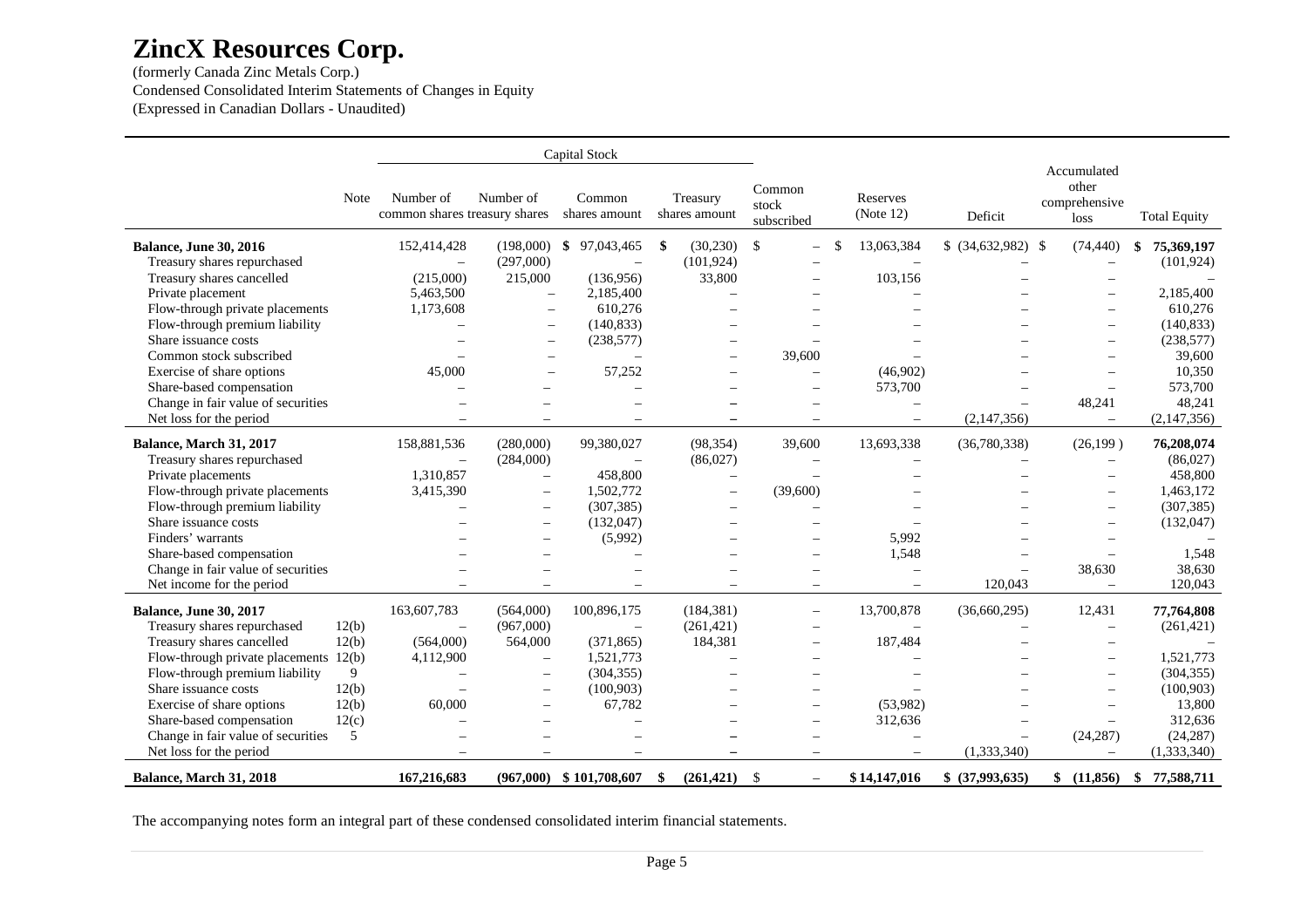(formerly Canada Zinc Metals Corp.) Condensed Consolidated Interim Statements of Operations and Comprehensive Loss (Expressed in Canadian Dollars - Unaudited)

|                                   |             |                  |      | Three months ended |                     |              | Nine months ended |
|-----------------------------------|-------------|------------------|------|--------------------|---------------------|--------------|-------------------|
|                                   |             |                  |      | March 31,          |                     |              | March 31,         |
|                                   | <b>Note</b> | 2018             |      | 2017               | 2018                |              | 2017              |
| <b>ADMINISTRATION EXPENSES</b>    |             |                  |      |                    |                     |              |                   |
| Administration                    | 14          | \$<br>15,000     | \$   | 15,000             | \$<br>45,000        | \$           | 45,000            |
| Bank charges and interest         |             | 296              |      | 400                | 1,267               |              | 1,356             |
| <b>Bonuses</b>                    | 14          |                  |      |                    | 42,084              |              | 89,198            |
| Consulting                        |             | 19,488           |      | 50,312             | 232,628             |              | 310,937           |
| Depreciation                      | 10          | 598              |      | 783                | 1,816               |              | 2,674             |
| Directors' fees                   | 14          | 10,000           |      | 10,000             | 30,000              |              | 30,000            |
| Flow-through taxes                | 9           | 2,425            |      |                    | 2,425               |              |                   |
| Investor relations                |             | 597              |      | 6,616              | 2,746               |              | 41,396            |
| Management fees                   | 14          | 88,500           |      | 88,500             | 265,500             |              | 265,500           |
| Marketing                         |             | 23,479           |      | 76,903             | 99,000              |              | 208,841           |
| Office and miscellaneous          |             | 24,754           |      | 16,467             | 67,472              |              | 62,307            |
| Professional fees                 |             | 427              |      |                    | 6,991               |              | 16,008            |
| <b>Regulatory fees</b>            |             | 2,350            |      | 2,650              | 18,974              |              | 16,549            |
| Rent                              |             | 24,279           |      | 24,815             | 72,763              |              | 74,777            |
| Share-based compensation          | 12          | 309,506          |      | 39,520             | 312,636             |              | 573,700           |
| Transfer agent fees               |             | 1,618            |      | 2,865              | 6,923               |              | 6,568             |
| Travel and promotion              |             | 43,033           |      | 71,301             | 190,155             |              | 175,965           |
| Wages and benefits                |             | 117,288          |      | 79,236             | 344,849             |              | 293,947           |
| Loss before other items           |             | (683, 638)       |      | (485,368)          | (1,743,229)         |              | (2,214,723)       |
| <b>OTHER ITEMS</b>                |             |                  |      |                    |                     |              |                   |
| Interest income                   |             | 28,056           |      | 24,811             | 80,716              |              | 67,367            |
| Gain on sale of marketable        |             |                  |      |                    |                     |              |                   |
| securities                        | 5           |                  |      |                    | 18,395              |              |                   |
|                                   |             | 28,056           |      | 24,811             | 99,111              |              | 67,367            |
| Loss before income taxes          |             | (655, 582)       |      | (460, 557)         | (1,644,118)         |              | (2,147,356)       |
| Deferred income tax recovery      | 9           | 2,646            |      |                    | 310,778             |              |                   |
| Loss before comprehensive loss    |             | (652, 936)       |      | (460, 557)         | (1,333,340)         |              | (2,147,356)       |
| Adjustment for change in fair     |             |                  |      |                    |                     |              |                   |
| value of marketable<br>securities | 5           | (18, 724)        |      | 61,696             | (24, 287)           |              | 48,241            |
| Comprehensive loss for the period |             | \$<br>(671, 660) | \$   | (398, 861)         | \$<br>(1, 357, 627) | \$           | (2,099,115)       |
| Basic and diluted loss per share  |             | \$<br>(0.004)    | $\$$ | (0.002)            | \$<br>(0.008)       | $\mathbb{S}$ | (0.017)           |
| Weighted average number of        |             |                  |      |                    |                     |              |                   |
| common shares outstanding         |             | 167, 176, 172    |      | 152,414,428        | 165,335,145         |              | 152,423,097       |

The accompanying notes form an integral part of these condensed consolidated interim financial statements.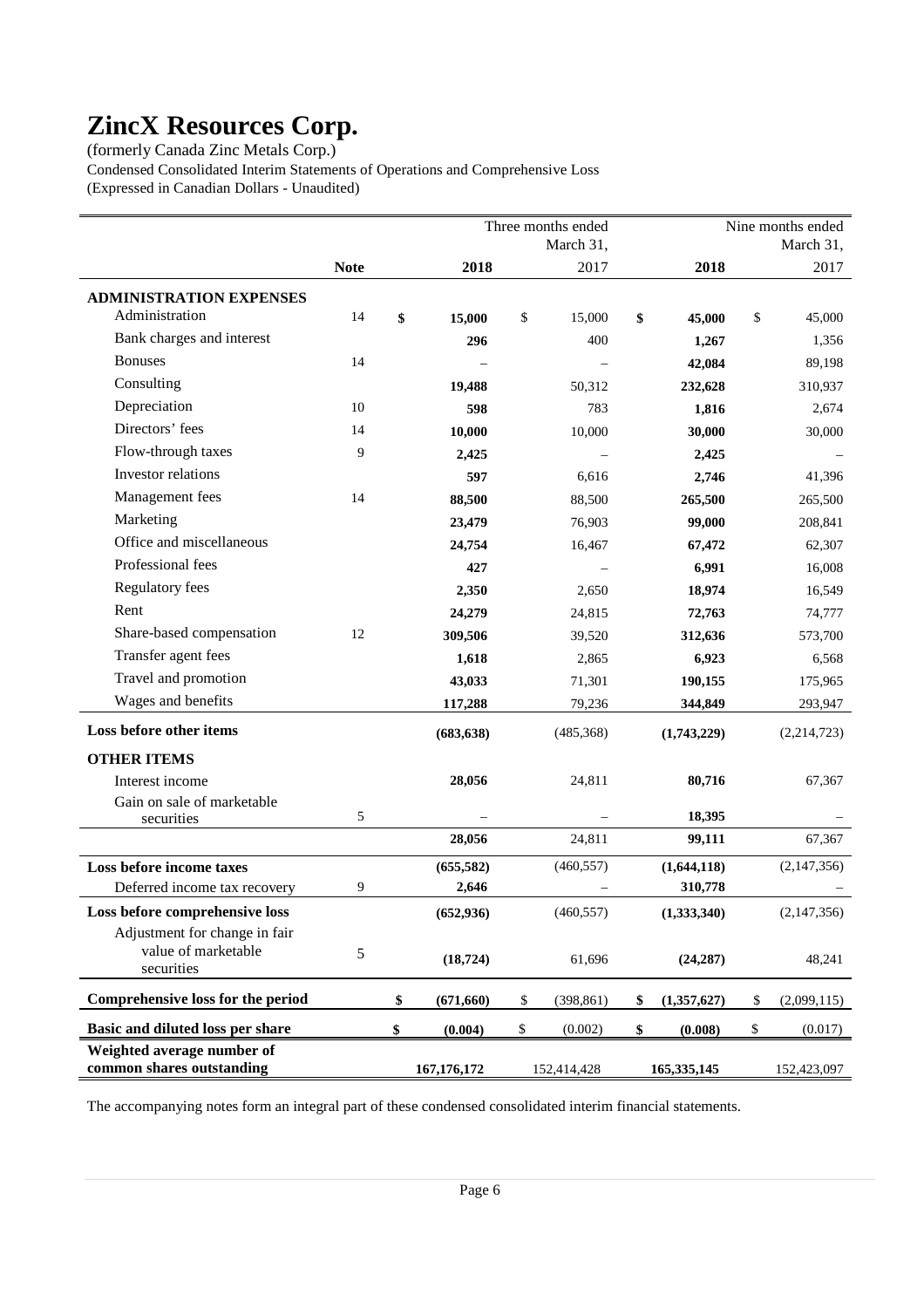(formerly Canada Zinc Metals Corp.) Condensed Consolidated Interim Statements of Cash Flows (Expressed in Canadian Dollars - Unaudited)

|                                                                |                   | Nine months ended March 31, |
|----------------------------------------------------------------|-------------------|-----------------------------|
|                                                                | 2018              | 2017                        |
| <b>CASH FLOWS FROM OPERATING ACTIVITIES</b>                    |                   |                             |
| Net loss for the period                                        | \$<br>(1,333,340) | \$<br>(2,147,356)           |
| Items not affecting cash:                                      |                   |                             |
| Depreciation                                                   | 1,816             | 2,674                       |
| Interest accrued on loan and investments                       | (49, 946)         | (49, 127)                   |
| Gain on sale of marketable securities                          | (18, 395)         |                             |
| Share-based compensation                                       | 312,636           | 573,700                     |
| Deferred income tax recovery                                   | (310,778)         |                             |
| Changes in non-cash working capital items:                     |                   |                             |
| Receivables                                                    | 18,218            | (8,645)                     |
| Prepaid expenses                                               | 72,902            | (97,078)                    |
| Accounts payable and accrued liabilities                       | (44, 682)         | (73, 379)                   |
| Due to related parties                                         |                   | 5,832                       |
| Cash used in operating activities                              | (1,351,569)       | (1,793,379)                 |
|                                                                |                   |                             |
| <b>CASH FLOWS FROM INVESTING ACTIVITIES</b>                    |                   |                             |
| Investments, net                                               | (189, 508)        | 30,247<br>(100,000)         |
| Loan receivable                                                | 58,525            | (38, 334)                   |
| Marketable securities, net                                     | (33, 107)         | (1,551)                     |
| Equipment and leasehold improvements                           | (10,000)          | 75,000                      |
| Exploration deposit<br>Exploration and evaluation expenditures | (2,547,348)       | (123, 449)                  |
| Payment in lieu of expenditures                                | 445,598           |                             |
|                                                                |                   |                             |
| Cash used in investing activities                              | (2,275,840)       | (158,087)                   |
| <b>CASH FLOWS FROM FINANCING ACTIVITIES</b>                    |                   |                             |
| Issuance of capital stock from private placements, net         | 1,420,870         | 2,557,099                   |
| Common stock subscribed                                        |                   | 39,600                      |
| Exercise of options                                            | 13,800            | 10,350                      |
| Common shares repurchased                                      | (261, 421)        | (101, 924)                  |
| Cash generated from financing activities                       | 1,173,249         | 2,505,125                   |
| Change in cash during the period                               | 2,454,160         | 553,659                     |
| Cash, beginning of period                                      | 4,464,425         | 2,550,103                   |
| Cash, end of period                                            | \$<br>2,010,265   | \$<br>3,103,762             |

Supplemental disclosure with respect to cash flows (Note 13)

The accompanying notes form an integral part of these condensed consolidated interim financial statements.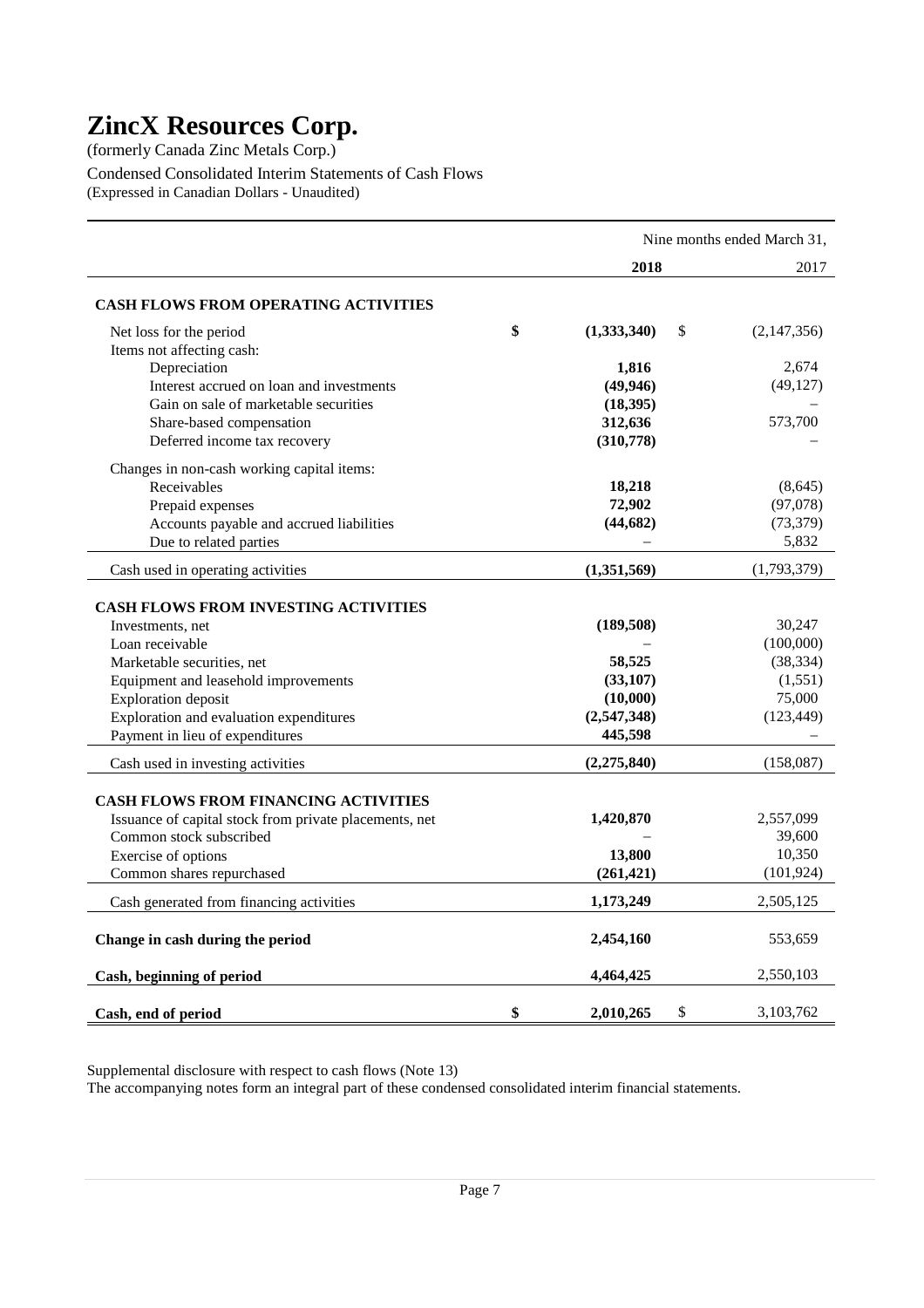(formerly Canada Zinc Metals Corp.)

Notes to Condensed Consolidated Interim Financial Statements For the nine months ended March 31, 2018 and 2017 (Expressed in Canadian Dollars, unless otherwise stated) (Unaudited, prepared by management)

## **1. NATURE AND CONTINUANCE OF OPERATIONS**

ZincX Resources Corp. (the "Company") is incorporated under the laws of the Province of British Columbia. The Company operates in one business segment, that being the exploration and evaluation of resource properties in Canada, and has not yet determined whether these properties contain ore reserves that are economically recoverable. The recoverability of the amounts shown for exploration and evaluation assets is dependent upon the existence of economically recoverable reserves, the ability of the Company to obtain necessary financing to complete their development, and upon future profitable production.

Effective May 7, 2018, the Company changed its name from Canada Zinc Metals Corp. to ZincX Resources Corp. and commenced trading its shares on the TSX Venture Exchange ("TSX-V") under the new name and symbol ZNX.

The Company's head office and principal address is Suite 2050-1055 West Georgia Street, PO Box 11121, Royal Centre, Vancouver, BC V6E 3P3. The registered and records office is Suite 400, 725 Granville Street, Vancouver, BC, V7Y 1G5.

These consolidated financial statements have been prepared on a going concern basis, which presumes that the Company will be able to realize its assets and discharge its liabilities in the normal course of business for the foreseeable future. The Company has incurred losses since its inception and the ability of the Company to continue as a going-concern depends upon its ability to raise adequate financing and to commence profitable operations in the future.

While the Company has been successful in obtaining its required financing in the past, mainly through the issuance of equity capital, there is no assurance that such financing will be available or be available on favorable terms. An inability to raise additional financing may impact the future assessment of the Company as a going concern. The consolidated financial statements do not include adjustments to amounts and classifications of assets and liabilities that might be necessary should the Company be unable to continue operations.

At March 31, 2018, the Company has a positive working capital position of \$6,088,404 (June 30, 2017 - \$7,951,129). Management believes the Company has sufficient working capital to maintain its operations and its exploration activities for the next fiscal year.

### **2. SIGNIFICANT ACCOUNTING POLICIES AND BASIS OF PREPARATION**

These financial statements were authorized for issue on May 30, 2018 by the directors of the Company.

#### *Statement of compliance*

These condensed consolidated interim financial statements have been prepared in accordance with International Accounting Standard 34, Interim Financial Reporting ("IAS 34") using accounting policies consistent with International Financial Reporting Standards ("IFRS") as issued by the International Accounting Standards Board ("IASB").

These condensed consolidated interim financial statements have been prepared using accounting policies consistent with those used in the Company's annual financial statements for the year ended June 30, 2017 except for new standards, interpretations and amendments mandatory effective for the first time from July 1, 2017.

It is, therefore, recommended that these condensed interim financial statements be read in conjunction with the Company's audited consolidated financial statements for the year ended June 30, 2017.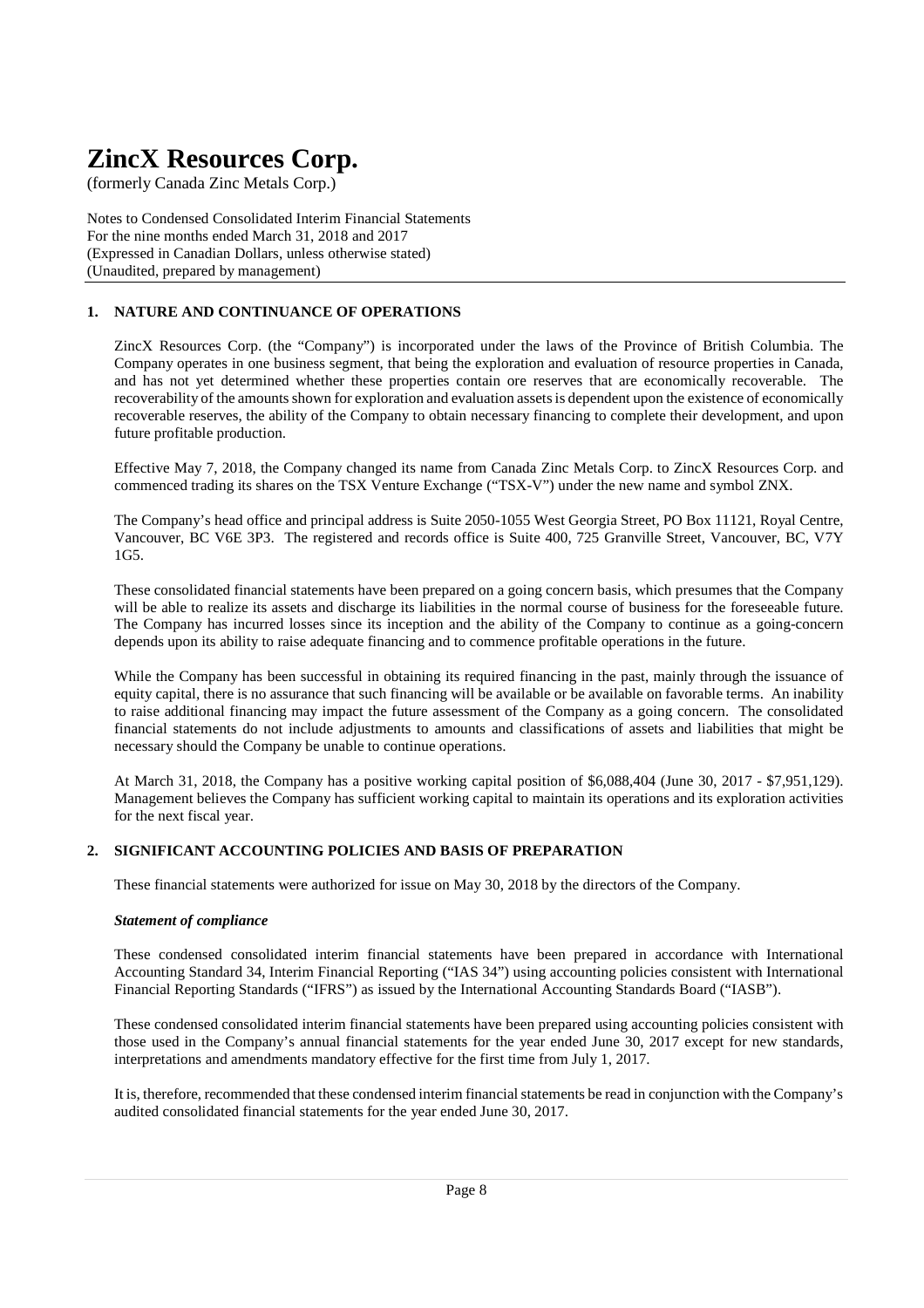(formerly Canada Zinc Metals Corp.)

Notes to Condensed Consolidated Interim Financial Statements For the nine months ended March 31, 2018 and 2017 (Expressed in Canadian Dollars, unless otherwise stated) (Unaudited, prepared by management)

### **2. SIGNIFICANT ACCOUNTING POLICIES AND BASIS OF PREPARATION** (cont'd)

#### *Basis of preparation*

These condensed consolidated interim financial statements of the Company have been prepared on an accrual basis except for certain cash flow information and are based on historical costs, except for certain financial instruments classified as financial instruments at fair value through profit and loss or available-for-sale which are stated at their fair value. The consolidated interim financial statements are presented in Canadian dollars unless otherwise noted, which is also the functional currency of the Company and its subsidiary.

The accounting policies chosen by the Company have been applied consistently to all periods presented.

### *Principles of consolidation*

These condensed consolidated interim financial statements include amounts of the Company and its wholly owned subsidiary Ecstall Mining Corp. ("Ecstall"), a company incorporated under the laws of the Province of British Columbia and engaged in the exploration and evaluation of resource properties.

Subsidiaries are corporations in which the Company is able to control the financial operating, investing and financing activities and policies, which is the authority usually connected with holding majority voting rights. The consolidated financial statements include the accounts of the Company and its controlled entity from the date on which control was acquired. Ecstall uses the same reporting period and the same accounting policies as the Company.

All inter-entity balances and transactions, including unrealized profits and losses arising from inter-company transactions, have been eliminated in full on consolidation.

### *New standards and interpretations issued but not yet effective*

Certain new standards, interpretations, amendments and improvements to existing standards were issued by the IASB or IFRIC that are mandatory for future accounting periods. The following have not yet been adopted by the Company and are being evaluated to determine their impact.

- IFRS 9, Financial instruments ("IFRS 9") was issued by the IASB on July 24, 2014 and will replace IAS 39, Financial instruments: recognition and measurement ("IAS 39"). IFRS 9 utilizes a single approach to determine whether a financial asset is measured at amortized cost or fair value and a new mixed measurement model for debt instruments having only two categories: amortized cost and fair value. Final amendments released on July 24, 2014 also introduce a new expected loss impairment model and limited changes to the classification and measurement requirements for financial assets. This standard allows an irrevocable election on initial recognition to present gains and losses on equity instruments (that are not held-for-trading) in other comprehensive income, with dividends as a return on these investments being recognized in profit or loss. In addition, those equity instruments measured at fair value through other comprehensive income would no longer have to apply any impairment requirements nor would there be any 'recycling' of gains or losses through profit or loss on disposal. IFRS 9 is effective for annual periods beginning on or after January 1, 2018.
- IFRS 15, Revenue from Contracts and Customers ("IFRS 15") was issued by the IASB on May 28, 2014, and will replace IAS 18, Revenue, IAS 11, Construction Contracts, and related interpretations on revenue. IFRS 15 sets out the requirements for recognizing revenue that apply to all contracts with customers, except for contracts that are within the scope of the standards on leases, insurance contracts and financial instruments.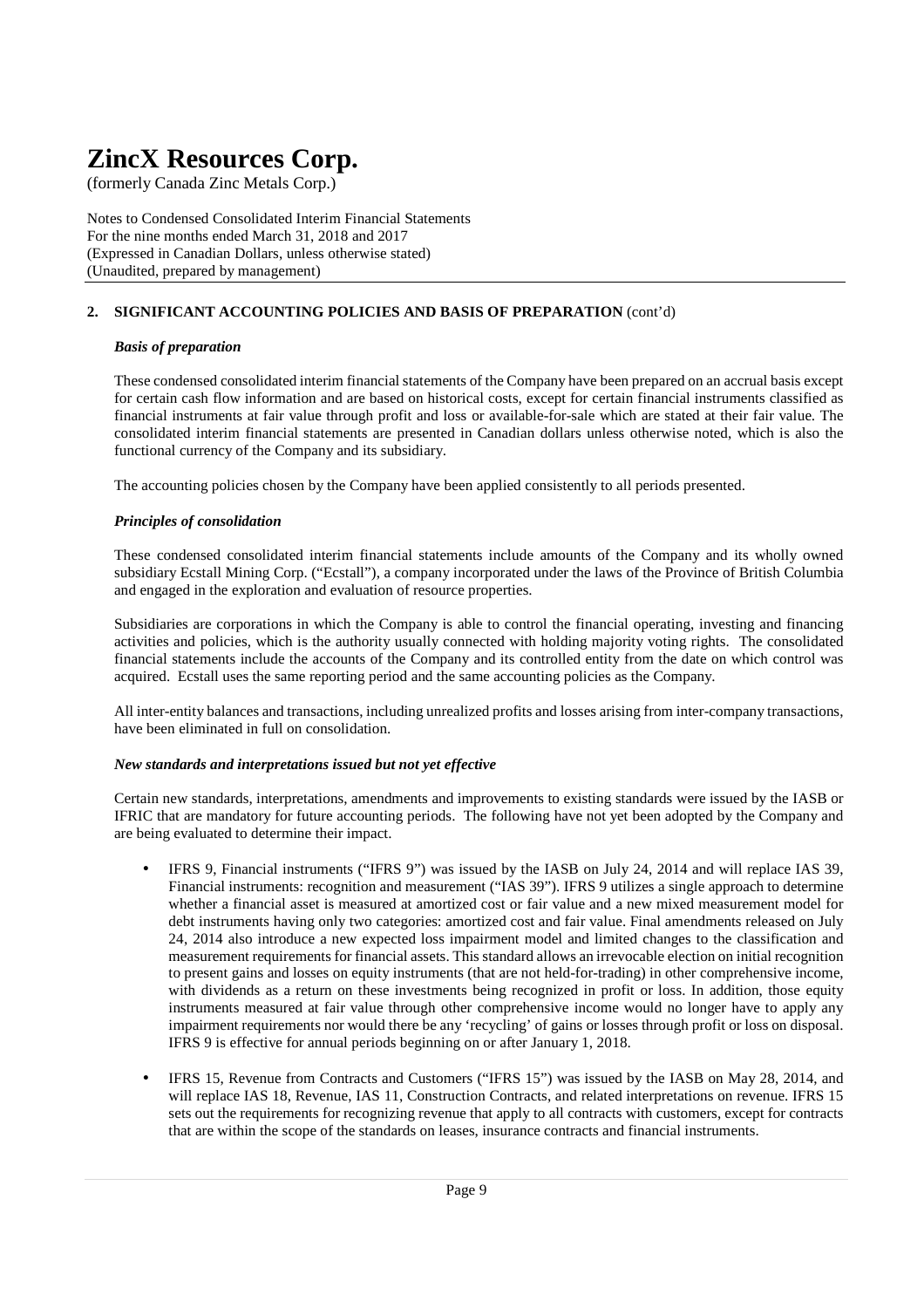(formerly Canada Zinc Metals Corp.)

Notes to Condensed Consolidated Interim Financial Statements For the nine months ended March 31, 2018 and 2017 (Expressed in Canadian Dollars, unless otherwise stated) (Unaudited, prepared by management)

#### **2. SIGNIFICANT ACCOUNTING POLICIES AND BASIS OF PREPARATION** (cont'd)

#### *New standards and interpretations issued but not yet effective (cont'd)*

IFRS 15 uses a control based approach to recognize revenue which is a change from the risk and reward approach under the current standard. Companies can elect to use either a full or modified retrospective approach. IFRS 15 is effective for annual periods beginning on or after January 1, 2018.

• IFRS 16, Leases, new standard contains a single lessee accounting model, eliminating the distinction between operating and financing leases from the perspective of the lessee. The accounting requirements from the perspective of the lessor remains largely in line with previous IAS 17 requirements, effective for annual reporting periods beginning on or after January 1, 2019.

#### **3. RECEIVABLES**

|                              | March 31, 2018 | June 30, 2017 |
|------------------------------|----------------|---------------|
| Government Sales Tax credits | 21.966         | 42,871        |
| Accrued interest (Note 6)    | 2.979          | 292           |
|                              | 24.945         | 43.163        |

#### **4. LOAN RECEIVABLE**

On August 25, 2016, the Company advanced \$100,000 to an operating entity of a company, which, subsequent to the advance, has a director in common, under a promissory note bearing interest at a rate of 10% per annum for a period of 6 months. The loan is classified as a short-term loan receivable subsequently measured at amortized cost. The loan matured on February 25, 2017 and was extended for an additional period bearing the same interest rate of 10% per annum. At March 31, 2018, the loan receivable balance was \$115,973 (June 30, 2017 - \$108,466) including accrued interest of \$15,973 (June 30, 2017 - \$8,466).

#### **5. MARKETABLE SECURITIES**

The Company holds marketable securities that have been designated as available-for-sale as follows:

|                                                                | March 31, 2018 | June 30, 2017 |           |  |  |
|----------------------------------------------------------------|----------------|---------------|-----------|--|--|
| Common shares of public companies:                             |                |               |           |  |  |
| Fair value, beginning of period                                | \$<br>116.442  | \$            | 90,400    |  |  |
| Purchases                                                      |                |               | 38,334    |  |  |
| Proceeds from sales                                            | (58, 525)      |               | (137,744) |  |  |
| Gains realized on sale                                         | 18,395         |               | 38,581    |  |  |
| Reclassification of previously recognized<br>unrealized losses | (21,512)       |               | 3,163     |  |  |
| Unrealized gains                                               | (2,775)        |               | 83,708    |  |  |
| Fair value, end of period                                      | \$<br>52,025   | \$.           | 116.442   |  |  |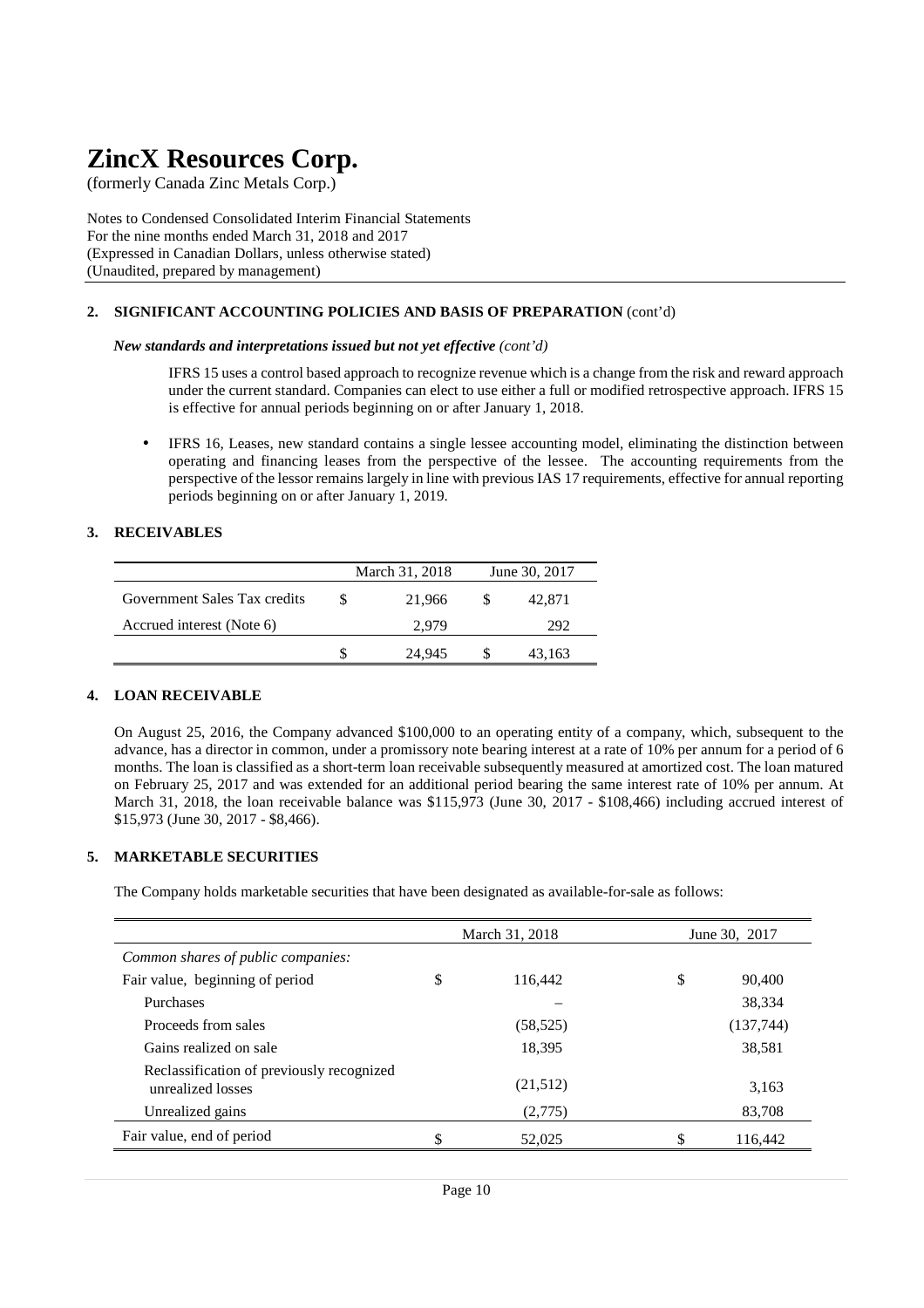(formerly Canada Zinc Metals Corp.)

Notes to Condensed Consolidated Interim Financial Statements For the nine months ended March 31, 2018 and 2017 (Expressed in Canadian Dollars, unless otherwise stated) (Unaudited, prepared by management)

## **6. INVESTMENTS**

Investments consist of highly liquid Canadian dollar denominated non-redeemable guaranteed investment certificates ("GIC") yielding an average fixed interest rate of 1.52% per annum with maturity dates within one year. The investments are classified as FVTPL financial assets. The counter-party is a financial institution.

At March 31, 2018, the Company held two GIC investments with total principal amount of \$4,200,000 (June 30, 2017 - \$4,000,000) and accrued interest of \$44,970 (June 30, 2017 - \$13,023).

During the nine months ended March 31, 2018, the Company received an aggregate interest of \$10,492 (2017 - \$Nil) when it redeemed one of its GIC investments and re-invested it at a higher interest rate.

#### **7. OTHER ASSETS**

Other assets comprise of reclamation bonds totalling \$332,500 (June 30, 2017 – \$332,500) posted as security deposits with the Government of British Columbia in relation to the Akie and Kechika Regional properties. The reclamation bonds are deposited in GICs through a financial institution and earn an average annual variable interest rate of approximately 0.85% and reinvested on an annual basis immediately at maturity. Interest accrued on the GICs is included in receivables (Note 3).

#### **8. TRADE PAYABLES AND ACCRUED LIABILITIES**

|                                                                                   | March 31, 2018                  |   | June 30, 2017               |
|-----------------------------------------------------------------------------------|---------------------------------|---|-----------------------------|
| <b>Exploration payables</b><br>Other trade payables<br><b>Accrued liabilities</b> | \$<br>86,870<br>52,658<br>2,510 | S | 533,283<br>45,813<br>54,037 |
|                                                                                   | 142,038                         | S | 633,133                     |

### **9. FLOW-THROUGH PREMIUM LIABILITY**

|                              | March 31, 2018 | June 30, 2017 |
|------------------------------|----------------|---------------|
| Balance, beginning of period | 308,132        |               |
| Recorded (Note 12 $(b)(i)$ ) | 304,355        | 448.218       |
| Amortized                    | (310,778)      | (140,086)     |
| Balance, end of period       | 301,709        | 308,132       |

On November 3, 2017, the Company completed a flow-through private placement of 4,112,900 shares at a price of \$0.37 per flow-through share. The Company recorded a flow-through liability of \$304,355 in connection with the flow-through private placement, which was calculated based on an estimated premium of approximately \$0.07 per flow-through share issued.

The flow-through premium liabilities does not represent a cash liability to the Company, and are to be fully amortized to the statement of operations and comprehensive loss pro-rata with the amount of qualifying flow-through expenditures incurred.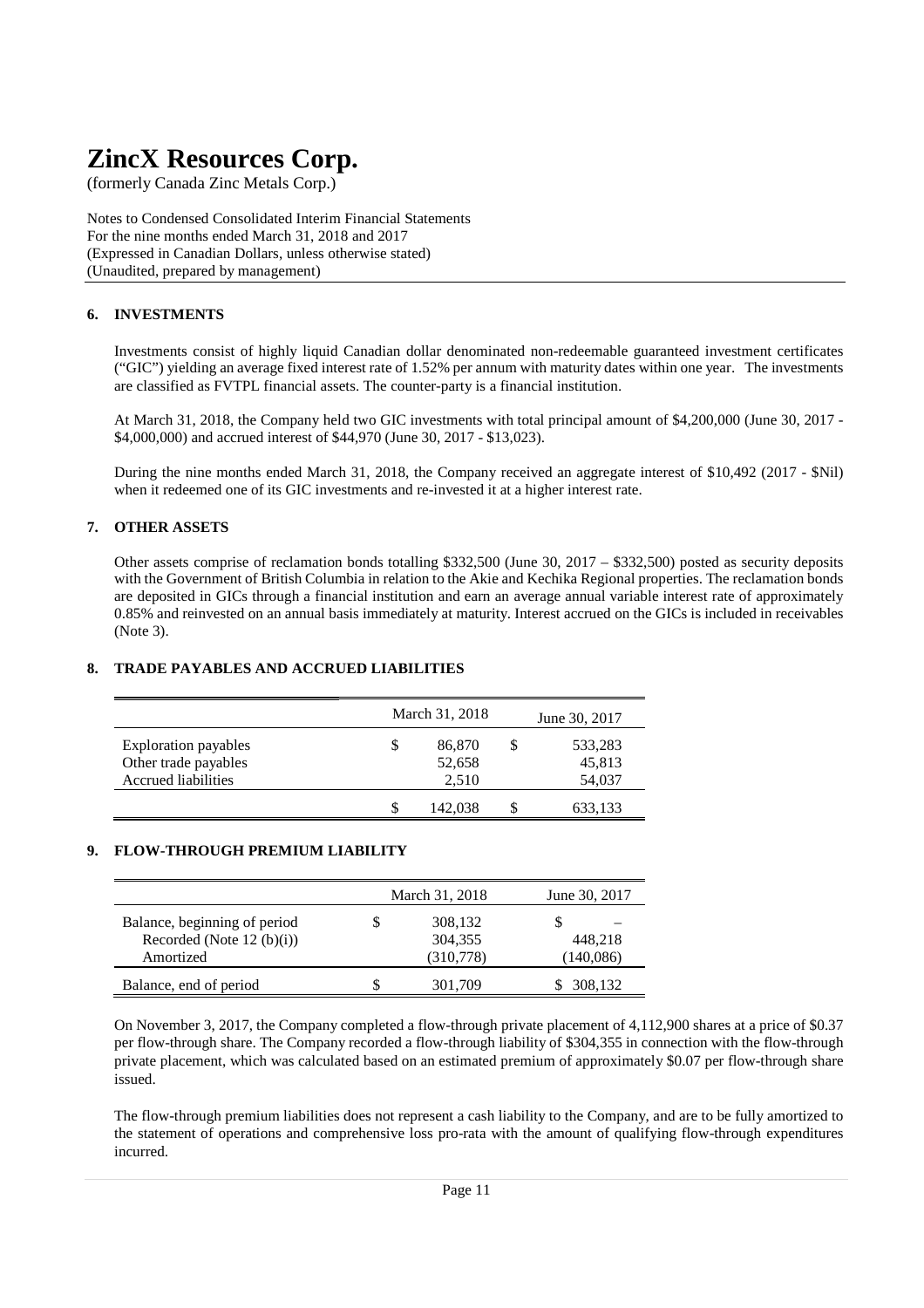(formerly Canada Zinc Metals Corp.)

Notes to Condensed Consolidated Interim Financial Statements For the nine months ended March 31, 2018 and 2017 (Expressed in Canadian Dollars, unless otherwise stated) (Unaudited, prepared by management)

## **9. FLOW-THROUGH PREMIUM LIABILITY** (cont'd)

During the nine months ended March 31, 2018, the Company fully amortized its flow-through premium liabilities recorded in connection with the December 2016 and the April 2017 private placements after incurring sufficient amount of qualifying exploration expenditures. The incurred expenditures have been renounced to the flow-through subscribers for calendar 2016 and 2017.

With respect to the November 2017 flow-through private placement, the Company used the "look-back" rule to renounce exploration expenditures of \$1,521,773 to the flow-through subscribers for calendar 2017. The Company is required to incur qualified exploration expenditures of \$1,521,773 by December 31, 2018. At March 31, 2018, the Company incurred \$13,231 in the qualifying expenditures and will spend the remaining balance during its upcoming 2018 Akie drilling program.

When the Company uses the "look-back" rule to renounce exploration expenditures to investors before the Company actually incurs them, the Company is liable for the flow-through Part XII.6 tax ("FT Tax"). As at March 31, 2018, the Company recorded a provision for the FT Tax in the amount of \$2,510 (Note 8) (June 30, 2017 - \$2,037) associated with the November 2017 flow-through private placement.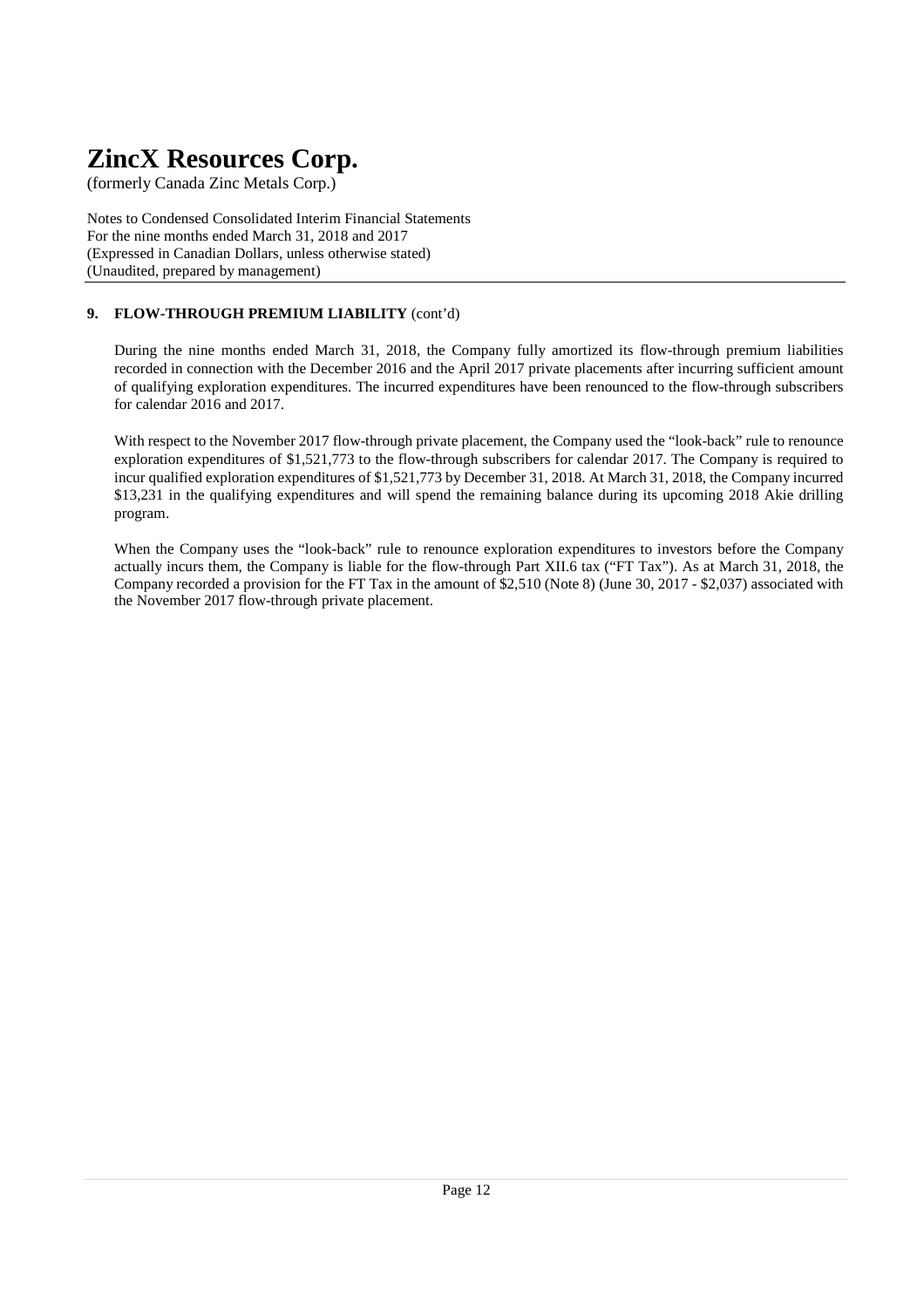(formerly Canada Zinc Metals Corp.)

Notes to Condensed Consolidated Interim Financial Statements For the nine months ended March 31, 2018 and 2017 (Expressed in Canadian Dollars, unless otherwise stated) (Unaudited, prepared by management)

## **10. EQUIPMENT AND LEASEHOLD IMPROVEMENTS**

|                                  | Computers<br>and software |          | Office<br>equipment<br>and furniture | Office<br>leasehold<br>improvements |    | License $(1)$ |               | Vehicle $(1)$            |     | Camp<br>equipment and<br>$fixtures^{(1)}$ |     | Camp<br>structures and<br>upgrades <sup>(1)</sup> |     | Total     |
|----------------------------------|---------------------------|----------|--------------------------------------|-------------------------------------|----|---------------|---------------|--------------------------|-----|-------------------------------------------|-----|---------------------------------------------------|-----|-----------|
| Cost:                            |                           |          |                                      |                                     |    |               |               |                          |     |                                           |     |                                                   |     |           |
| At June 30, 2016                 | \$<br>18,217              | \$       | 19,702                               | \$<br>4,616                         | \$ | 19,000        | <sup>\$</sup> | 37,026                   | \$  | 344,891                                   | \$  | 654,554                                           | \$  | 1,098,006 |
| Acquisition                      | 1,552                     |          | $\overline{\phantom{m}}$             | $\qquad \qquad -$                   |    | 15,000        |               | $\overline{\phantom{m}}$ |     |                                           |     |                                                   |     | 16,552    |
| At June 30, 2017                 | 19,769                    |          | 19,702                               | 4,616                               |    | 34,000        |               | 37,026                   |     | 344,891                                   |     | 654,554                                           |     | 1,114,558 |
| Acquisition                      | $\overline{\phantom{0}}$  |          | $\qquad \qquad -$                    | $\overline{\phantom{0}}$            |    | 2,744         |               | $\overline{\phantom{m}}$ |     | 30,363                                    |     | $\qquad \qquad$                                   |     | 33,107    |
| At March 31, 2018                | \$<br>19,769              | \$       | 19,702                               | \$<br>4,616                         | S. | 36,744        | <sup>\$</sup> | 37,026                   | \$  | 375,254                                   |     | 654,554                                           | \$. | 1,147,665 |
| <b>Accumulated depreciation:</b> |                           |          |                                      |                                     |    |               |               |                          |     |                                           |     |                                                   |     |           |
| At June 30, 2016                 | \$<br>15,835              | \$       | 12,074                               | \$<br>4,155                         | \$ | 19,000        | <sup>\$</sup> | 31,364                   | \$. | 195,415                                   | \$. | 417,387                                           | \$  | 695,230   |
| Depreciation                     | 1,737                     |          | 1,526                                | 461                                 |    | 4,125         |               | 1,699                    |     | 37,369                                    |     | 59,292                                            |     | 106,209   |
| At June 30, 2017                 | 17,572                    |          | 13,600                               | 4,616                               |    | 23,125        |               | 33,063                   |     | 232,784                                   |     | 476,679                                           |     | 801,439   |
| Depreciation                     | 904                       |          | 912                                  |                                     |    | 4,758         |               | 889                      |     | 20,963                                    |     | 33,260                                            |     | 61,686    |
| At March 31, 2018                | \$<br>18,476              | <b>S</b> | 14,512                               | 4,616                               | S  | 27,883        | <sup>\$</sup> | 33,952                   | \$. | 253,747                                   |     | 509,939                                           | \$. | 863,125   |
| Net book value:                  |                           |          |                                      |                                     |    |               |               |                          |     |                                           |     |                                                   |     |           |
| At June 30, 2017                 | \$<br>2,197               | \$       | 6,102                                | \$                                  | \$ | 10,875        | <sup>\$</sup> | 3,963                    | \$  | 112,107                                   | \$  | 177,875                                           | \$  | 313,119   |
| At March 31, 2018                | \$<br>1,293               | \$       | 5,190                                | \$<br>—                             | \$ | 8,861         | \$            | 3,074                    | \$. | 121,507                                   | S.  | 144,615                                           | \$  | 284,540   |

(1) License, vehicles, camp equipment and fixtures and camp upgrades are used for exploration and evaluation activities.

 Depreciation for these items of \$59,870 for the nine months ended March 31, 2018 (2017 - \$73,837) has been capitalized to exploration and evaluation assets (Note 11). Depreciation of the remaining items of \$1,816 (2017 - \$2,674) has been expensed.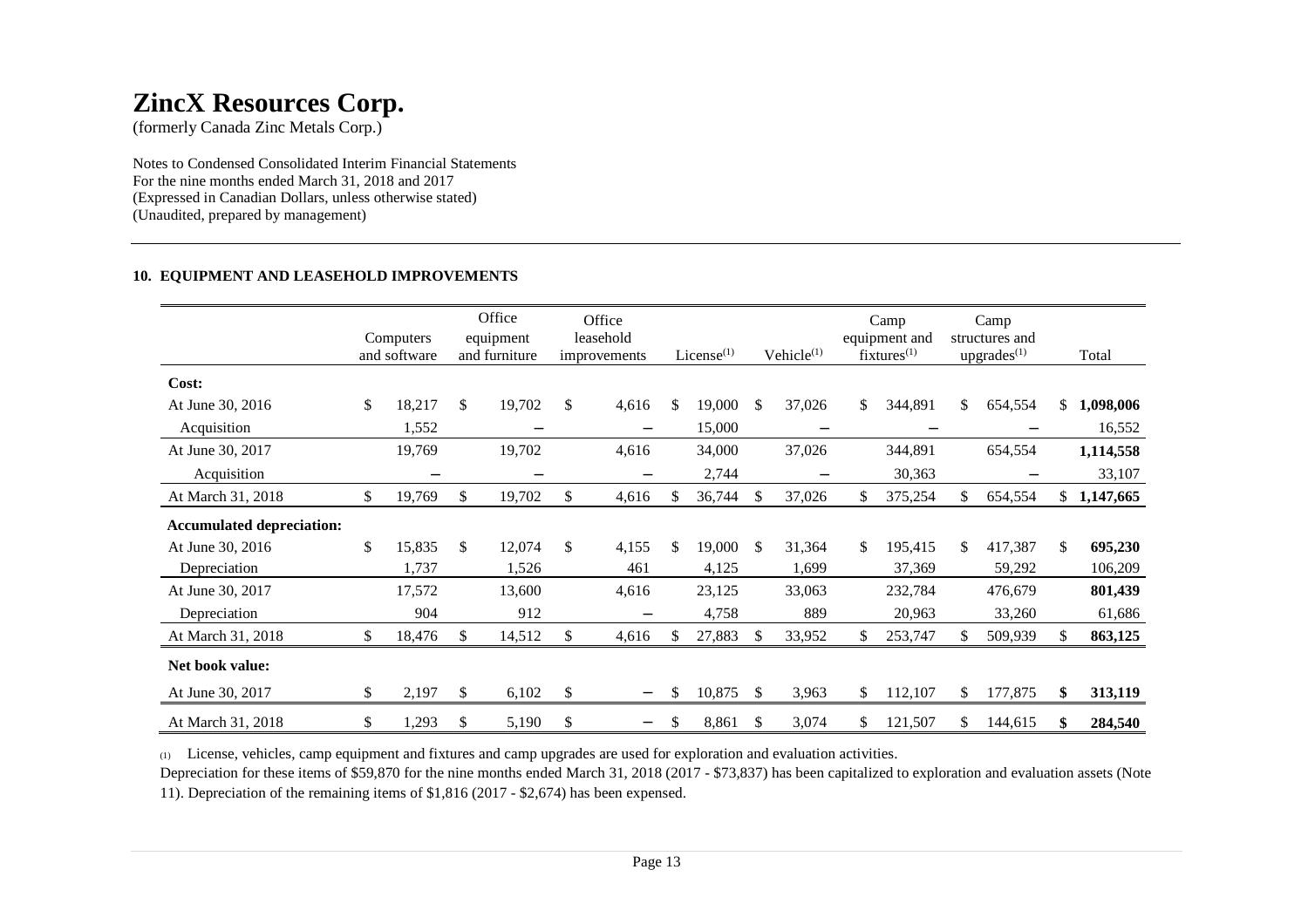(formerly Canada Zinc Metals Corp.)

Notes to Condensed Consolidated Interim Financial Statements For the nine months ended March 31, 2018 and 2017 (Expressed in Canadian Dollars, unless otherwise stated) (Unaudited, prepared by management)

### **11. EXPLORATION AND EVALUATION ASSETS**

Title to exploration and evaluation assets involves certain inherent risks due to the difficulties of determining the validity of certain claims as well as the potential for problems arising from the frequently ambiguous conveyancing history characteristic of many resource claims. The Company has investigated title to all of its exploration and evaluation assets and, to the best of its knowledge, title to all of its claims are in good standing.

#### **Akie Property, British Columbia**

The Akie property is the Company's flagship exploration project and is host to the Cardiac Creek SEDEX Zn-Pb-Ag deposit. The Company owns a 100% interest in the Akie property, which resulted from Company expenditures and the acquisition of Ecstall Mining Corporation.

#### **Kechika Regional project, British Columbia**

The Kechika Regional project, represented by a series of contiguous property blocks including Pie and Mt. Alcock, extends northwest from the Akie property. The Company owns a 100% interest in these properties, which were acquired during fiscal 2007 and 2008, including the acquisition of Ecstall. The interest in the Mt. Alcock property is subject to a 1.0 % net smelter royalty.

In September 2013, the Company entered into an option agreement (the "Agreement') with Teck Resources Limited ("Teck") pursuant to which Teck can acquire up to a 70% interest in the Company's Pie, Cirque East and Yuen properties (the "Property"), three of the 10 regional properties that make up the Kechika Regional Project. The terms of the Agreement were amended on September 23, 2015 to revise the dates on which required exploration expenditures had to be incurred.

Portions of the Property fall within the area of interest provisions of the Teck and Korea Zinc joint venture (the "T-KZ JV") on their adjoining Cirque property. Korea Zinc elected to include the Agreement under the T-KZ JV and delivered Notice of Participation in the Agreement to the Company in November of 2013. Teck and Korea Zinc each hold a 50% interest in the T-KZ JV and, as a result of the Notice of Participation, will share any interest which may be acquired under the Agreement.

The amended Agreement outlines two options (the "Options") that are subject to certain expenditure requirements as outlined below:

- Under the First Option, Teck can earn an undivided 51% interest in and to the Property by incurring a cumulative aggregate of \$3,500,000 in exploration expenditures on the Property on or before December 31, 2017 (incurred), with \$500,000 in exploration expenditures to be completed on or before September 30, 2014 (incurred) and \$1,295,000 (incurred) in cumulative exploration expenditures to be completed on or before December 31, 2015.
- Under the Second Option, Teck may elect to acquire an additional 19% interest in the Property for a total of 70% by incurring an additional \$5,000,000 in exploration expenditures (for a total aggregate of \$8,500,000 in exploration expenditures) on the Property on or before September 30, 2019.

On December 28, 2017, Teck and Korea Zinc has served the First Exercise Notice to the Company confirming that they have incurred cumulative aggregate expenditures of \$3,054,402 on the Property since September 2013 and made a cash payment of \$445,598 to the Company for the shortfall of the required expenditures. As a result, Teck and Korea Zinc have incurred total cumulative expenditures of \$3,500,000, thereby exercising the First Option of the Agreement and earning a 51% interest in the Company's Pie, Cirque East and Yuen properties. The carrying value of the optioned Property has been reduced by the amount of the cash consideration received from Teck.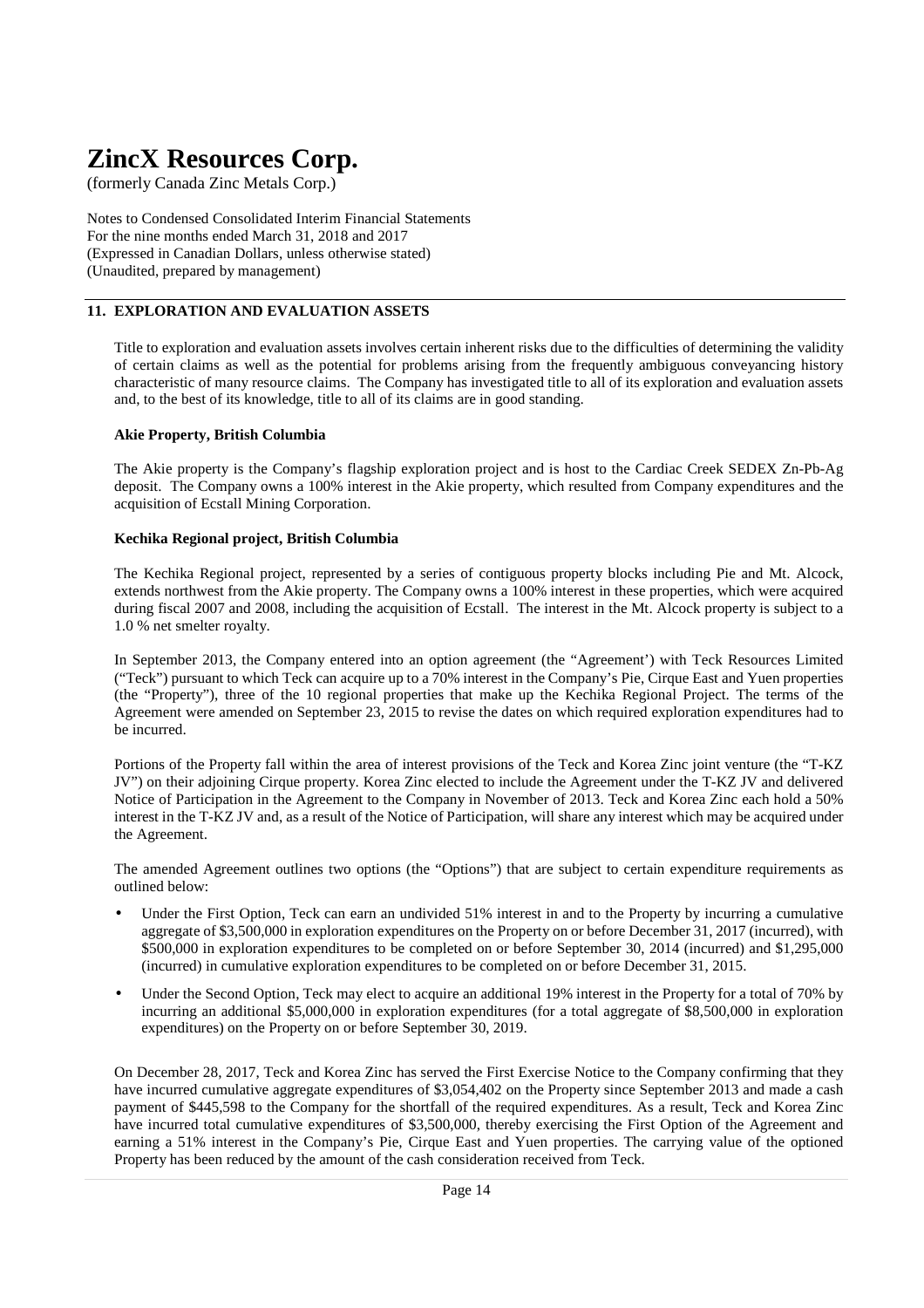(formerly Canada Zinc Metals Corp.)

Notes to Condensed Consolidated Interim Financial Statements For the nine months ended March 31, 2018 and 2017 (Expressed in Canadian Dollars, unless otherwise stated) (Unaudited, prepared by management)

## **11. EXPLORATION AND EVALUATION ASSETS** (cont'd)

In January 2018, Teck and Korea Zinc informed the Company that they will not be proceeding with the Second Option to earn an additional 19% interest in the Property. According to the terms of the Agreement, the parties will continue exploration of the Property under a Joint Venture arrangement.

Summary of exploration expenditures incurred on various properties:

|                                                                              | <b>Akie Property</b> | <b>Kechika Regional</b> | <b>Total</b>     |
|------------------------------------------------------------------------------|----------------------|-------------------------|------------------|
| <b>Acquisition Costs:</b><br>Balance, June 30, 2017 and<br>December 31, 2017 | \$<br>24, 165, 241   | \$<br>336,785           | \$<br>24,502,026 |
| <b>Deferred exploration costs:</b>                                           |                      |                         |                  |
| <b>Balance, June 30, 2016</b>                                                | 40,821,568           | 4,631,543               | 45, 453, 111     |
| Camp equipment, depreciation                                                 | 102,485              |                         | 102,485          |
| Airborne geophysical survey                                                  | 2,075                | 4,200                   | 6,275            |
| Drilling                                                                     | 577,417              |                         | 577,417          |
| Geology                                                                      | 72,924               | 6,683                   | 79,607           |
| Technical review and engineering                                             | 30,258               |                         | 30,258           |
| Community consultations                                                      | 937                  |                         | 937              |
| Environmental studies and permit<br>compliance monitoring                    | 18,944               |                         | 18,944           |
| <b>Balance, June 30, 2017</b>                                                | \$<br>41,626,608     | \$<br>4,642,426         | \$<br>46,269,034 |
| Camp equipment, depreciation                                                 | 59,870               |                         | 59,870           |
| Drilling                                                                     | 1,620,608            |                         | 1,620,608        |
| Geology                                                                      | 85,769               |                         | 85,769           |
| Metallurgical testing                                                        | 133,394              |                         | 133,394          |
| <b>PEA</b>                                                                   | 71,410               |                         | 71,410           |
| Road repair                                                                  | 75,104               |                         | 75,104           |
| Community consultations                                                      | 221,250              |                         | 221,250          |
| Environmental studies and permit<br>compliance monitoring                    | 53,276               |                         | 53,276           |
| Less:                                                                        |                      |                         |                  |
| Cash in lieu of expenditures                                                 |                      | (445,598)               | (445,598)        |
| <b>METC</b> recovered                                                        | (159, 876)           |                         | (159, 876)       |
| Balance, March 31, 2018                                                      | \$<br>43,787,413     | \$<br>4,196,828         | \$<br>47,984,241 |
|                                                                              |                      |                         |                  |
| <b>Total, June 30, 2017</b>                                                  | \$<br>65,791,849     | \$<br>4,979,211         | \$<br>70,771,060 |
| <b>Total, March 31, 2018</b>                                                 | \$<br>67,952,654     | \$<br>4,533,613         | \$<br>72,486,267 |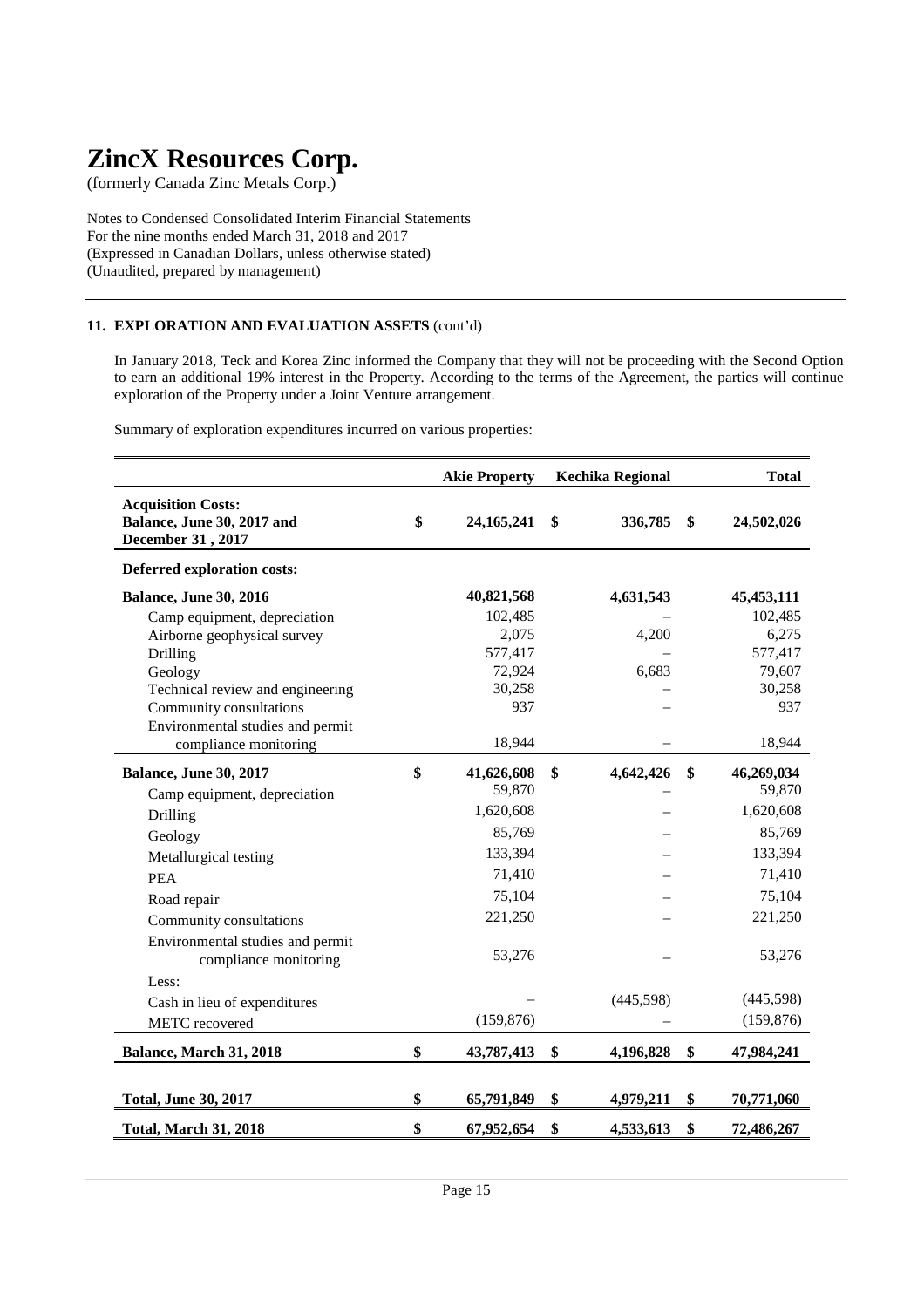(formerly Canada Zinc Metals Corp.)

Notes to Condensed Consolidated Interim Financial Statements For the nine months ended March 31, 2018 and 2017 (Expressed in Canadian Dollars, unless otherwise stated) (Unaudited, prepared by management)

## **11. EXPLORATION AND EVALUATION ASSETS** (cont'd)

The Company applies for the 20% British Columbia Mining Exploration Tax Credit ("METC") and the enhanced tax credit of an additional 10% for Mountain Pine Beetle affected areas, on qualified mining exploration costs incurred. During the nine months ended March 31, 2018, the Company received BC METC of \$159,876 (2017 - \$Nil) for its fiscal 2016 and 2017 exploration expenditures above the amounts renounced under its flow-through commitments.

### **12. CAPITAL STOCK AND RESERVES**

#### **(a) Authorized**

Unlimited common shares without par value

#### **(b) Issued and outstanding**

During the nine months ended March 31, 2018, the Company completed the following equity transactions:

- (i) On November 3, 2017, the Company completed a flow-through private placement of 4,112,900 flow-through shares at a price of \$0.37 per share for gross proceeds of \$1,521,773. The Company paid aggregate cash finders' fees of \$91,306 and incurred regulatory filing fees, legal fees and other expenses of \$9,597 in connection with the private placement. A flow-through premium liability of \$304,355 was recorded in connection with this private placement, which was calculated based on an estimated premium of approximately \$0.07 per flow-through share issued (Note 9);
- (ii) 60,000 common shares were issued pursuant to the exercise of 60,000 stock options at a price of \$0.23 per share by employees of the Company for total proceeds of \$13,800. In addition, a reallocation of \$53,982 from reserves to capital stock was recorded on the exercise of these options. This amount constitutes the fair value of options recorded at the original grant date;
- (iii) The Company received the TSX-V approval for the renewal of its Normal Course Issuer Bid ("NCIB") application to purchase at market price up to 8,152,189 common shares, being approximately 5% of the Company's issued and outstanding common shares, through the facilities of the TSX-V. The bid commenced on August 1, 2017 and will stay open for another 12 months;
- (iv) The Company repurchased 967,000 of its common shares under the renewed NCIB for total consideration of \$261,421 at a weighted average price of \$0.27 per share; and
- (v) 564,000 common shares repurchased under the NCIB in fiscal 2017 were cancelled and returned to the Company's treasury in July 2017. Upon the cancellation, \$371,865 was recorded as a reduction to capital stock for the assigned value of the shares, and \$187,484 was allocated to reserves.

During the year ended June 30, 2017, the Company completed the following equity transactions:

- (vi) On December 15, 2016, the Company completed a flow-through private placement of 1,173,608 flow-through shares at a price of \$0.52 per share for gross proceeds of \$610,276. A flow-through premium liability of \$140,833 was recorded in connection with this private placement (Note 9);
- (vii) On December 15, 2016, the Company also completed a brokered private placement of 3,676,000 units at a price of \$0.40 per unit for gross proceeds of \$1,470,400, and a non-brokered private placement of 1,787,500 units at a price of \$0.40 per unit for gross proceeds of \$715,000. Each unit consisted of one common share and one half share purchase warrant of the Company. Each whole warrant entitles the holder to purchase one additional common share at a price of \$0.55 for a period of 24 months from closing;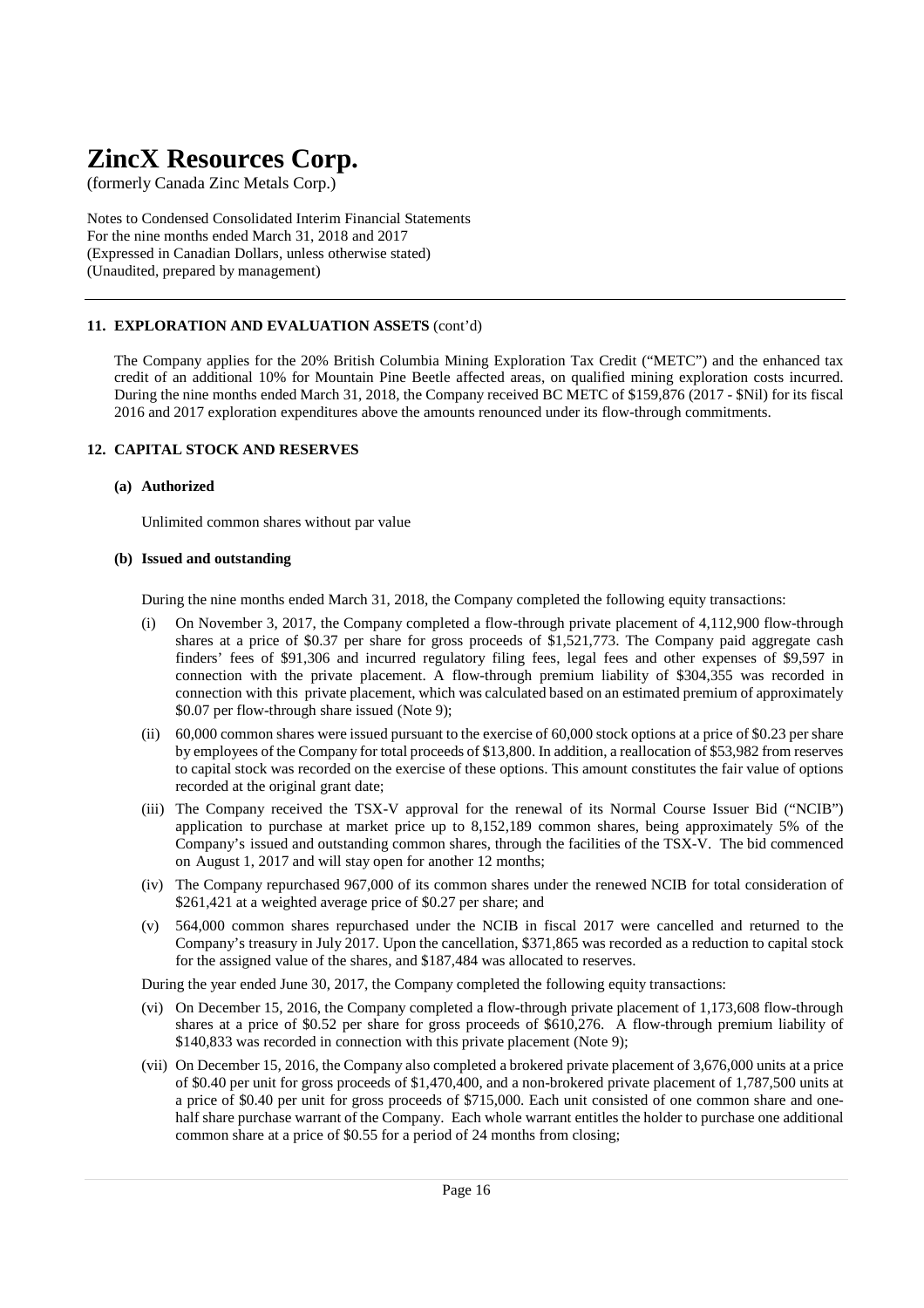(formerly Canada Zinc Metals Corp.)

Notes to Condensed Consolidated Interim Financial Statements For the nine months ended March 31, 2018 and 2017 (Expressed in Canadian Dollars, unless otherwise stated) (Unaudited, prepared by management)

## **12. CAPITAL STOCK AND RESERVES** (cont'd)

#### **(b) Issued and outstanding** (cont'd)

- (viii) The Company paid aggregate cash finders' fees of \$139,219 and incurred regulatory filing fees, legal fees and other expenses of \$99,358 in connection with the December 2016 private placements;
- (ix) On April 5, 2017, the Company completed a flow-through private placement of 3,415,390 flow-through shares at a price of \$0.44 per share for gross proceeds of \$1,502,772. A flow-through premium liability of \$307,385 was recorded in connection with this private placement (Note 9);
- (x) On April 5, 2017, the Company also completed a non-brokered private placement of 1,310,857 units at a price of \$0.35 per unit for gross proceeds of \$458,800. Each unit consisted of one common share and one-half share purchase warrant of the Company. Each whole warrant entitles the holder to purchase one additional common share at a price of \$0.50 for a period of 24 months from closing.

 The Company paid aggregate cash finders' fees of \$114,691 and incurred regulatory filing fees and other expenses of \$17,356 in connection with the April 2017 private placements.

 The Company also issued 70,071 share purchase warrants to certain finders. Each finder's warrant entitles the holder to purchase one common share of the Company at a price of \$0.45 per share for a two-year period from closing. The finder's warrants were recorded at a fair value of \$5,992;

- (xi) 45,000 share options were exercised at a price of \$0.23 per share, and 45,000 common shares were issued for total proceeds of \$10,350. In addition, a reallocation of \$46,902 from reserves to capital stock was recorded on the exercise of these options. This amount constitutes the fair value of options recorded at the original grant date and subsequent repricing;
- (xii) The Company received the TSX-V approval for its new Normal Course Issuer Bid ("NCIB") application to purchase at market price up to 7,609,971 common shares, being approximately 5% of the Company's issued and outstanding common shares, through the facilities of the TSX-V. The bid commenced on August 2, 2016 and stayed open for 12 months;
- (xiii) The Company repurchased 581,000 of its common shares under the NCIB for total consideration of \$187,951 at a weighted average price of \$0.32 per share; and
- (xiv) 215,000 common shares repurchased under the NCIB, of which 198,000 common shares were repurchased in fiscal 2016, were cancelled and returned to the Company's treasury in July 2016. Upon the cancellation, \$136,956 was recorded as a reduction to capital stock for the assigned value of the shares, and \$103,156 was allocated to reserves.

#### **(c) Share options**

 The Company has adopted a 20% fixed share option plan whereby the Company has reserved 20,557,283 common shares under the plan. The term of any options granted under the plan is fixed by the Board of Directors and may not exceed ten years from date of grant.

 The number of options granted to a consultant in a 12 month period must not exceed 2% of the issued shares of the Issuer from the date of grant. Options issued to consultants performing investor relations activities must vest in stages over 12 months with no more than 1/4 of the options vesting in any three month period. Share options granted to directors, officers and employees of the Company vest immediately.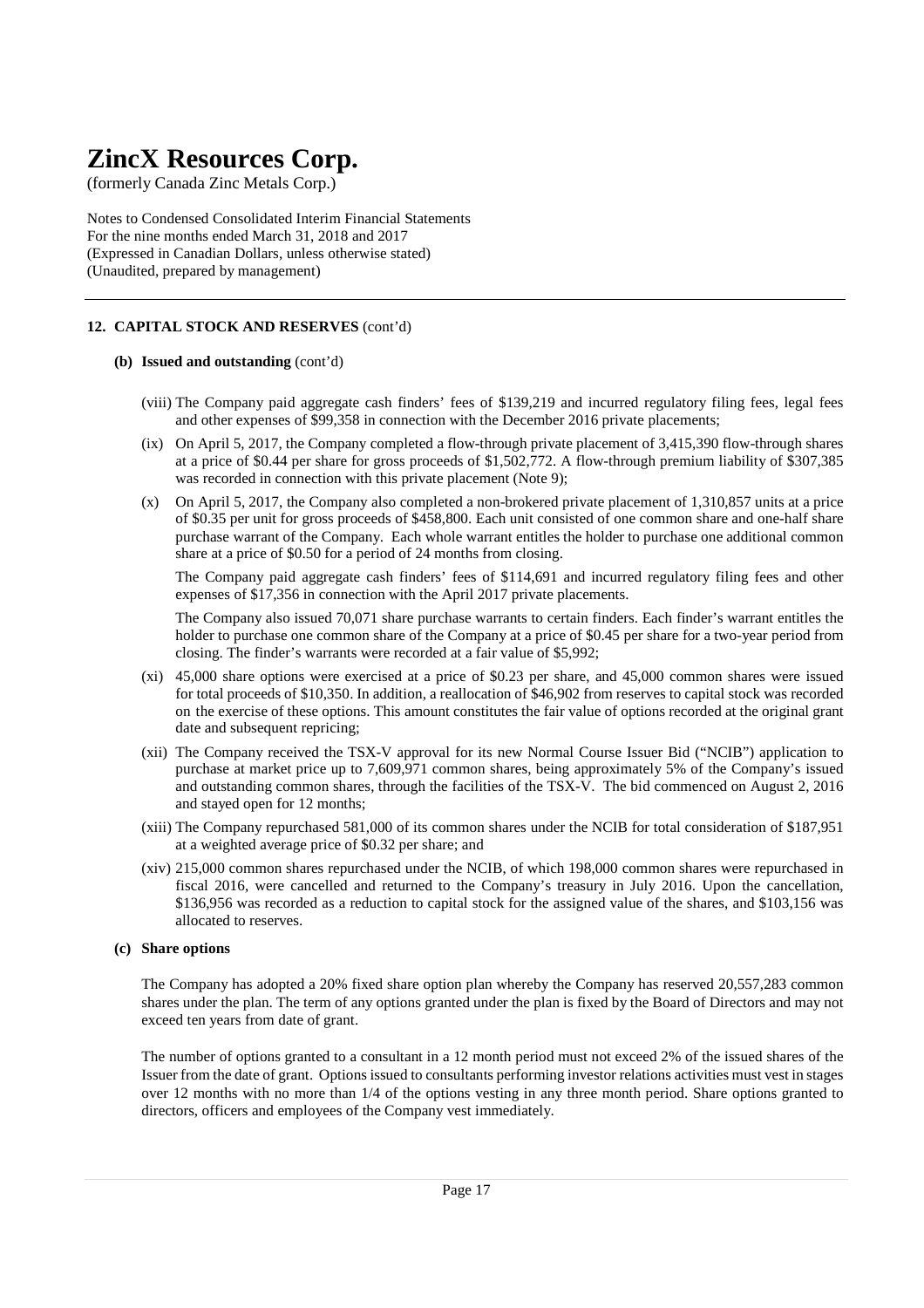(formerly Canada Zinc Metals Corp.)

Notes to Condensed Consolidated Interim Financial Statements For the nine months ended March 31, 2018 and 2017 (Expressed in Canadian Dollars, unless otherwise stated) (Unaudited, prepared by management)

## **12. CAPITAL STOCK AND RESERVES (cont'd)**

#### **(c) Share options** (cont'd)

Share option transactions are summarized as follows:

|                             | Options     | Weighted Average      |
|-----------------------------|-------------|-----------------------|
|                             | Outstanding | <b>Exercise Price</b> |
| Outstanding, June 30, 2016  | 6,977,500   | 0.32<br>\$            |
| Exercised                   | (45,000)    | 0.23                  |
| Granted                     | 2,590,000   | 0.43                  |
| Cancelled                   | (440,000)   | 0.42                  |
| Outstanding, June 30, 2017  | 9,082,500   | 0.34                  |
| Granted                     | 1,380,000   | 0.30                  |
| Exercised                   | (60,000)    | 0.23                  |
| Cancelled/Forfeited         | (810,000)   | 0.63                  |
| Outstanding, March 31, 2018 | 9.592.500   | 0.32                  |

Share options outstanding and exercisable at March 31, 2018 are summarized as follows:

| Number of<br>Options | Exercise<br>Price | <b>Expiry Date</b> | Remaining<br>Life of Options<br>(Years) | Number of Options<br>Exercisable |
|----------------------|-------------------|--------------------|-----------------------------------------|----------------------------------|
| 220,000              | \$0.25            | October 31, 2018   | 0.59                                    | 220,000                          |
| 150,000              | \$ 0.40           | November 2, 2018   | 0.59                                    | 150,000                          |
| 50,000               | \$ 0.40           | October 9, 2019    | 1.53                                    | 50,000                           |
| 25,000               | \$0.63            | January 15, 2020   | 1.79                                    | 25,000                           |
| 30,000               | \$0.23            | January 15, 2020   | 1.79                                    | 30,000                           |
| 42,500               | \$0.23            | November 8, 2020   | 2.61                                    | 42,500                           |
| 545,000              | \$0.55            | November 24, 2020  | 2.65                                    | 545,000                          |
| 5,000                | \$0.23            | November 24, 2020  | 2.65                                    | 5,000                            |
| 600,000              | \$0.35            | June 16, 2021      | 3.21                                    | 600,000                          |
| 90,000               | \$ 0.40           | November 2, 2021   | 3.59                                    | 90,000                           |
| 1,290,000            | \$0.39            | December 27, 2023  | 5.75                                    | 1,290,000                        |
| 3,725,000            | \$0.23            | April 10, 2025     | 7.03                                    | 3,725,000                        |
| 1,440,000            | \$ 0.40           | September 13, 2026 | 8.46                                    | 1,440,000                        |
| 1,380,000            | \$0.30            | February 9, 2028   | 9.87                                    | 1,380,000                        |
| 9,592,500            | \$0.32            |                    | 6.63                                    | 9,592,500                        |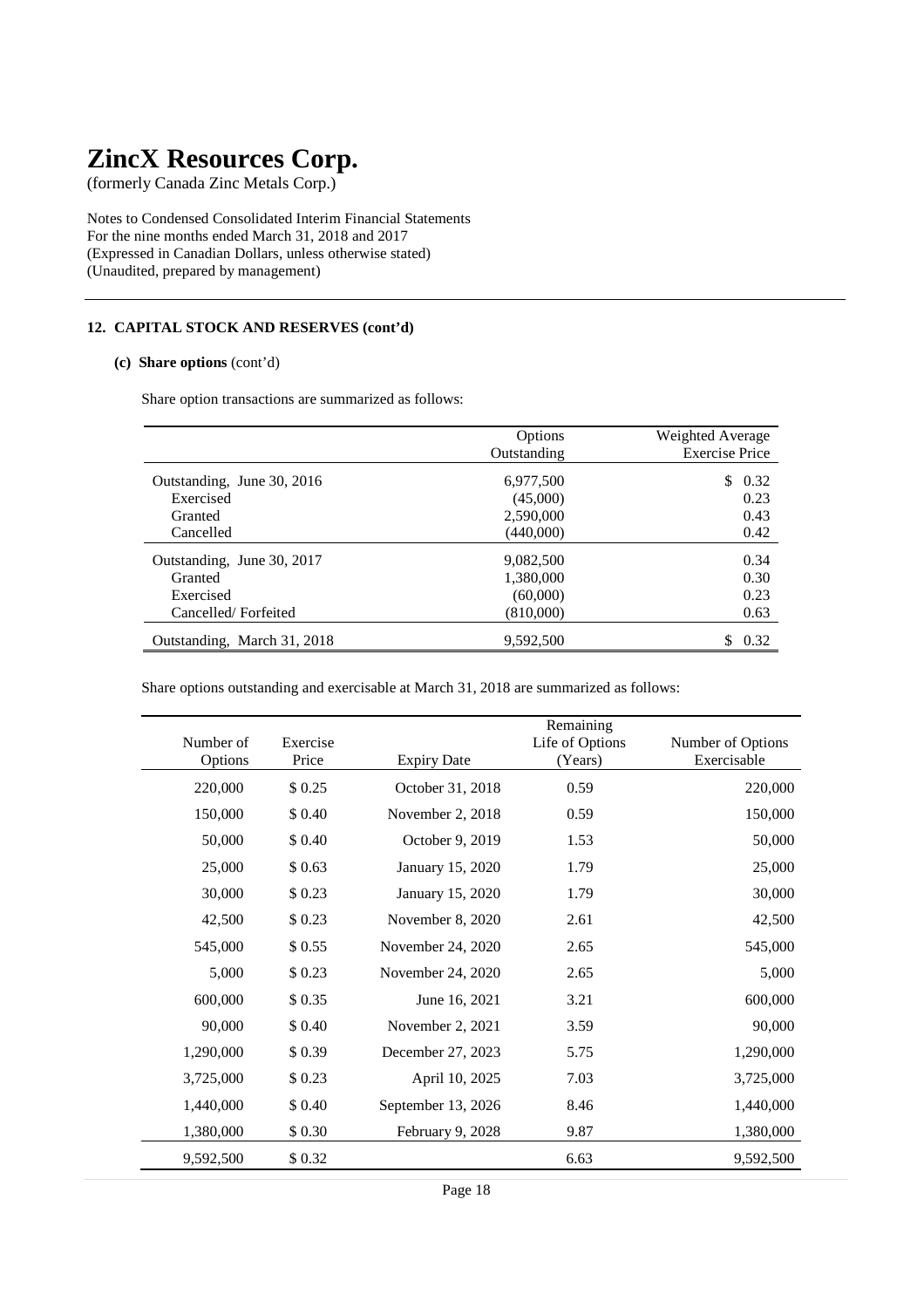(formerly Canada Zinc Metals Corp.)

Notes to Condensed Consolidated Interim Financial Statements For the nine months ended March 31, 2018 and 2017 (Expressed in Canadian Dollars, unless otherwise stated) (Unaudited, prepared by management)

### **12. CAPITAL STOCK AND RESERVES (cont'd)**

#### **(c) Share options** (cont'd)

During the nine months ended March 31, 2018, the Company granted 1,380,000 (2017 – 2,590,000) stock options to consultants and employees of the Company and recorded share-based compensation expense of \$312,636 (2017 - \$573,700) for the vested portion of the share options granted.

The Company uses the Black-Scholes option pricing model to calculate the fair value of stock options granted. The model requires management to make estimates, which are subjective and may not be representative of actual results. Changes in assumptions can materially affect estimates of fair values. The following weighted average assumptions were used to estimate the following weighted average grant date fair values:

|                                        | 2018      | 2017       |
|----------------------------------------|-----------|------------|
| Number of options granted              | 1,380,000 | 2,590,000  |
| Risk free interest rate                | 2.24%     | 0.85%      |
| Expected dividend yield                | 0%        | 0%         |
| Stock price volatility                 | 70.29%    | 69.40%     |
| Expected life of options               | 10 years  | 6.74 years |
| Weighted average fair value of options | \$0.22    | \$0.23     |
| Forfeiture                             | 0%        | $0\%$      |

#### **(d) Warrants**

Share purchase warrants transactions and warrants outstanding are summarized as follows:

|                                 | <b>Warrants</b><br>Outstanding | <b>Weighted Average</b><br><b>Exercise Price</b> |  |
|---------------------------------|--------------------------------|--------------------------------------------------|--|
| Balance, June 30, 2016          | 1,250,000                      | \$<br>0.40                                       |  |
| Granted (Note $12(b)(vi)(ix)$ ) | 3,457,250                      | 0.54                                             |  |
| Balance, June 30, 2017          | 4,707,250                      | 0.50                                             |  |
| Expired                         | (1,250,000)                    | 0.40                                             |  |
| Balance, March 31, 2018         | 3,457,250                      | 0.54                                             |  |

The following table summarizes the warrants outstanding at March 31, 2018:

| Number of Warrants | <b>Exercise Price</b> | <b>Expiry Date</b> | Remaining Life<br>of Warrants (Years) |
|--------------------|-----------------------|--------------------|---------------------------------------|
| 2,731,750          | \$0.55                | December 15, 2018  | 0.71                                  |
| 655,429            | \$0.50                | April 12, 2019     | 1.03                                  |
| 70.071             | \$0.45                | April 12, 2019     | 1.03                                  |
| 3,457,250          | \$ 0.54               |                    | 0.78                                  |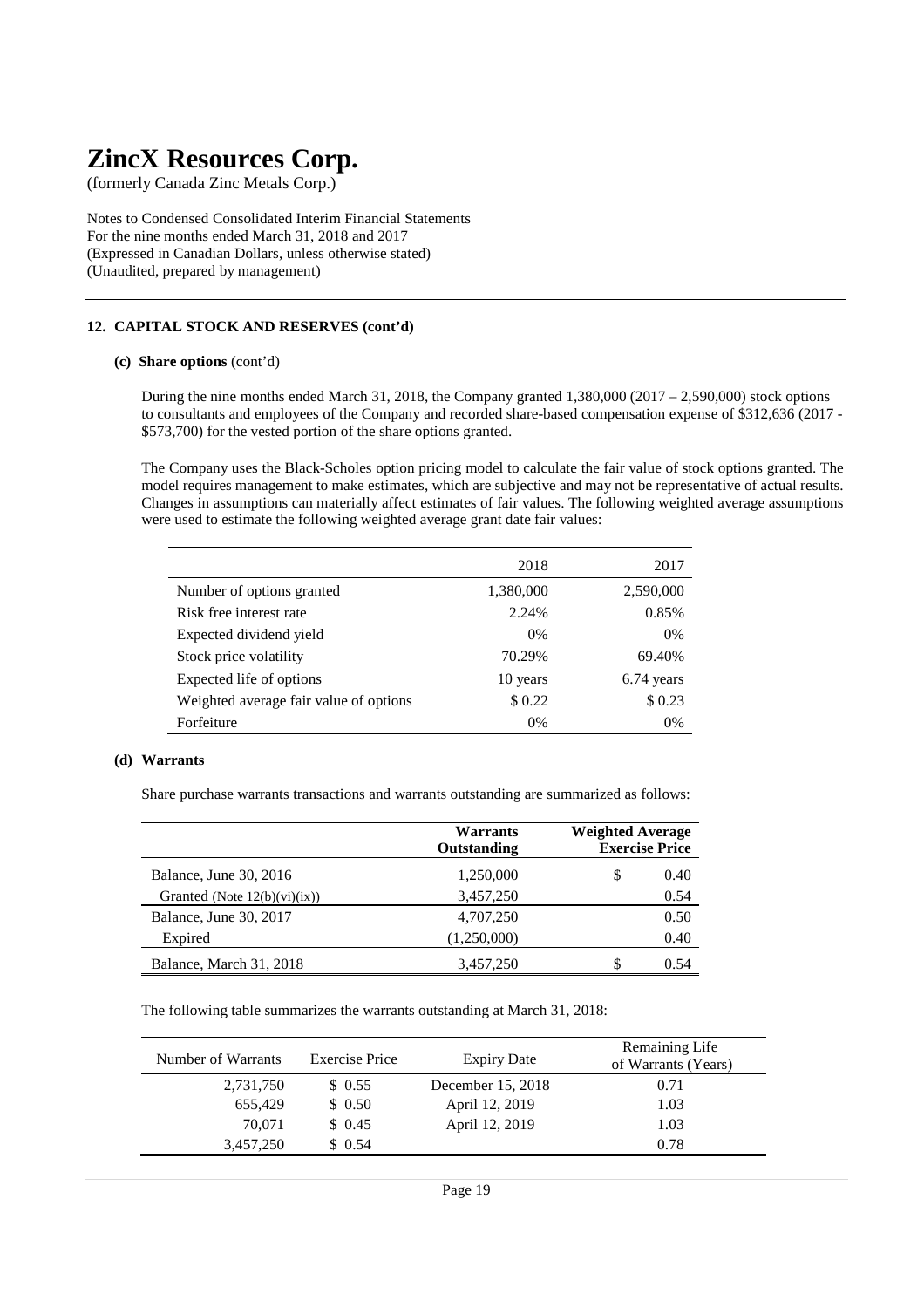(formerly Canada Zinc Metals Corp.)

Notes to Condensed Consolidated Interim Financial Statements For the nine months ended March 31, 2018 and 2017 (Expressed in Canadian Dollars, unless otherwise stated) (Unaudited, prepared by management)

## **12. CAPITAL STOCK AND RESERVES (cont'd)**

#### **(e) Reserves**

|                                            | Options and<br>agent<br>warrants | Finance<br>warrants | Treasury<br>shares |     | Total        |
|--------------------------------------------|----------------------------------|---------------------|--------------------|-----|--------------|
| Balance, June 30, 2016                     | \$9,481,603                      | \$2,204,276         | \$1,377,505        | S.  | 13,063,384   |
| Exercise of options                        | (46,902)                         |                     |                    |     | (46,902)     |
| Finders' warrants                          | 5,992                            |                     |                    |     | 5,992        |
| Share-based compensation                   | 575,248                          |                     |                    |     | 575,248      |
| Cancellation of treasury shares            |                                  |                     | 103,156            |     | 103,156      |
| Balance, June 30, 2017                     | 10,015,941                       | 2,204,276           | 1,480,661          |     | 13,700,878   |
| Exercise of options $12$ (b)(ii)           | (53,982)                         |                     |                    |     | (53,982)     |
| Share-based compensation $12(c)$           | 312,636                          |                     |                    |     | 312,636      |
| Cancellation of treasury shares $12(b)(v)$ |                                  |                     | 187,484            |     | 187,484      |
| Balance, March 31, 2018                    | \$10,274,595                     | \$2,204,276         | 1,668,145<br>S.    | \$. | 14, 147, 016 |

### **13. SUPPLEMENTAL DISCLOSURE WITH RESPECT TO CASH FLOWS**

Significant non-cash transactions for the nine months ended March 31, 2018 included:

- exploration and evaluation assets of \$86,870 (June 30, 2017 \$533,283) in accounts payable (Note 8);
- equipment and leasehold improvements of \$Nil (June 30, 2017 \$10,000) in accounts payable;
- depreciation of camp equipment and upgrades of \$59,870 included in exploration and evaluation assets (Note 10);
- an allocation of \$53,982 from reserves to capital stock upon the exercise of stock options (Note  $12(b)(v)$ );
- an allocation of \$304,355 from capital stock to flow-through premium liability on the issuance of the flow-through shares in November 2017 (Note 12(b)(i));
- unrealized gain of \$5,563 on marketable securities due to changes in fair value, which was allocated to AOCL (Note 5); and
- reclassification of previously recognized unrealized losses on marketable securities of \$21,512 from AOCL to deficit (Note 5).

Significant non-cash transactions for the nine months ended March 31, 2017 included:

- exploration and evaluation assets of \$9,955 (June 30, 2016 \$32,822) in accounts payable;
- depreciation of camp equipment and upgrades of \$73,837 included in exploration and evaluation assets;
- an allocation of \$46,902 from reserves to capital stock upon the exercise of share options (Note 12(b));
- an allocation of \$140,833 from capital stock to flow-through premium liability on the issuance of the flow-through shares in December 2016 (Note 12(b)); and
- unrealized loss of \$48,241 on marketable securities due to changes in fair value, which was allocated to AOCL.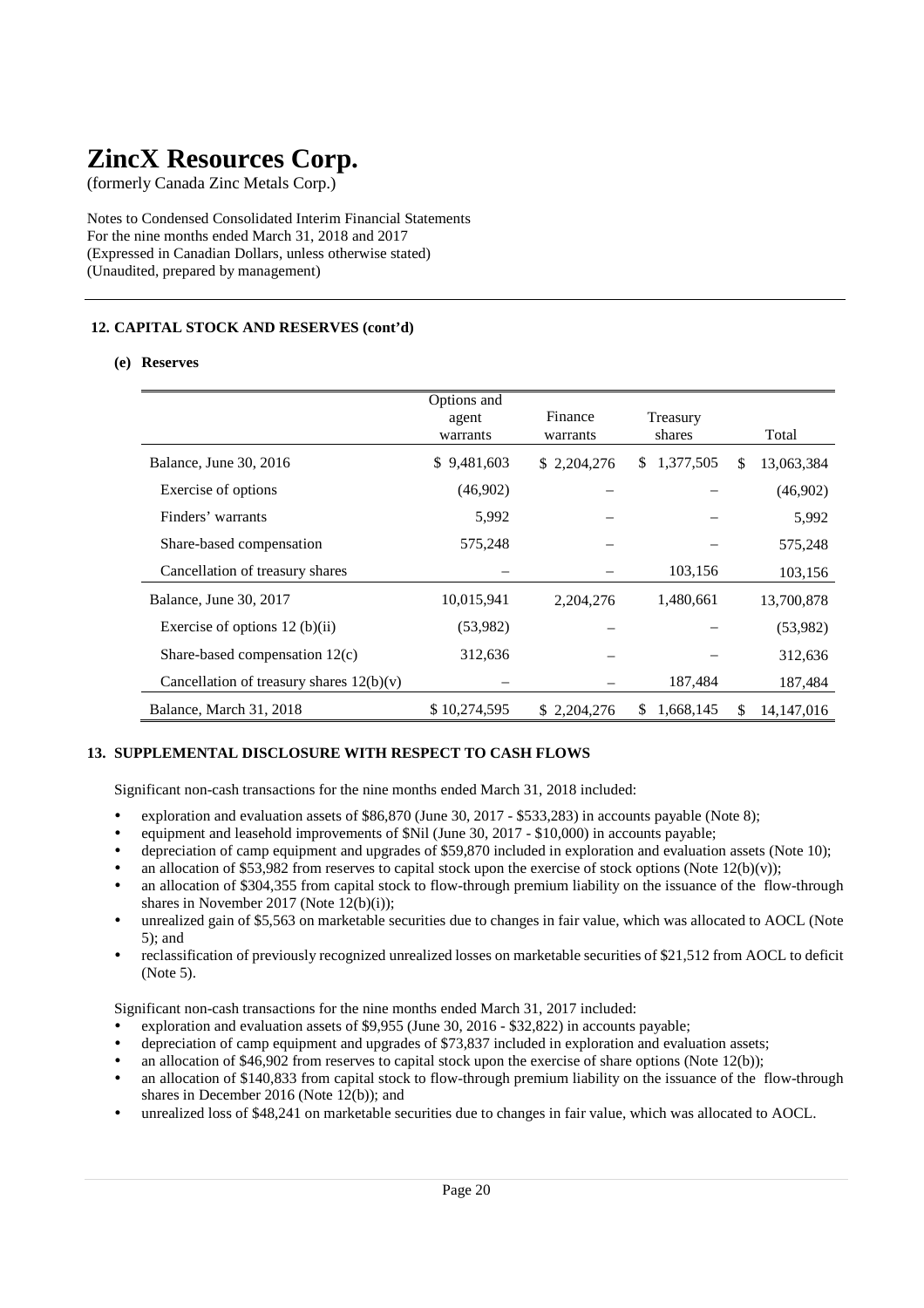(formerly Canada Zinc Metals Corp.)

Notes to Condensed Consolidated Interim Financial Statements For the nine months ended March 31, 2018 and 2017 (Expressed in Canadian Dollars, unless otherwise stated) (Unaudited, prepared by management)

## **14. RELATED PARTY TRANSACTIONS**

The remuneration of directors and other key management personnel during the nine months ended March 31, 2018 and 2017 was as follows:

| March 31,                       | 2018          | 2017          |
|---------------------------------|---------------|---------------|
| Bonuses (iii)                   | \$<br>42,084  | \$<br>89,198  |
| Consulting fees (iv)            | 11,250        | 11,250        |
| Directors fees (ii)             | 30,000        | 30,000        |
| Geological consulting (v)       | 112,500       | 112,500       |
| Management fees (i)             | 265,500       | 265,500       |
| Other employment benefits (vii) | 22,227        | 19,432        |
| Share-based compensation (vi)   | 3,130         | 280,210       |
| Total                           | \$<br>486.691 | \$<br>808,090 |

(i) Pursuant to a management and administrative services agreement amended effective July 1, 2011 and May 1, 2014 with Varshney Capital Corp. ("VCC"), a company with two common directors, Peeyush Varshney and Praveen Varshney, the Company agreed to pay monthly management and administrative fees of \$29,500 and \$5,000, respectively.

During the nine months ended March 31, 2018, the Company paid \$265,500 (2017 – \$265,500) for management fees and \$45,000 (2017 – \$45,000) for administrative fees to VCC;

- (ii) the Company paid \$30,000 (2017 \$30,000) in directors' fees to the four directors of Company John Thomas, Marco Strub, Peeyush Varshney and Praveen Varshney;
- (iii) the Company paid \$11,250 (2017 \$11,250) for consulting fees to Sircon AG, a company controlled by Marco Strub, a director of the Company;
- (iv) the Company paid \$42,084 (2017 \$89,198) in bonus to VCC;
- (v) the Company paid geological consulting fees of \$112,500 (2017 \$112,500) to Ridgeview Resources Ltd., a company controlled by Ken MacDonald, VP of Exploration of the Company, of which \$85,312 (2017 - \$33,438) was capitalized as exploration and evaluation costs and \$27,188 (2017 - \$79,062) was expensed as consulting fees;
- (vi) share-based compensation is the fair value of options that have been granted to directors and executive officers and the related compensation expense recognized over the vesting periods; and
- (vii) other employment benefits included life insurance and health benefits for the CEO and health benefits for the CFO of the Company.

### **15. CAPITAL MANAGEMENT**

The Company's objectives of capital management are intended to safeguard the entity's ability to support the Company's normal operating requirement on an ongoing basis, continue the development and exploration of its mineral properties, and support any expansionary plans. The Board of Directors does not establish quantitative return on capital criteria for management, but rather relies on the expertise of the Company's management to sustain future development of the business. The Company considers its capital to be equity.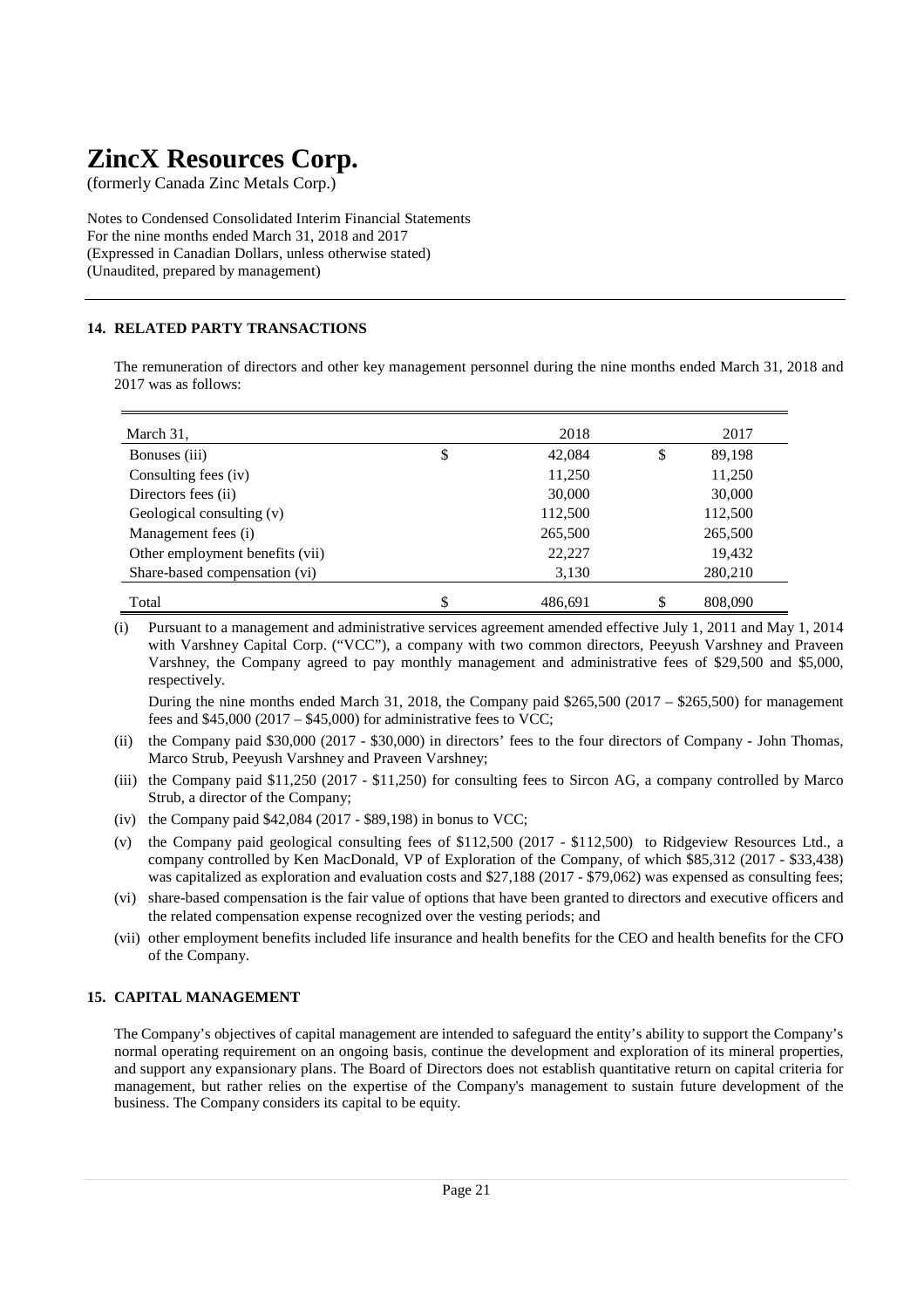(formerly Canada Zinc Metals Corp.)

Notes to Condensed Consolidated Interim Financial Statements For the nine months ended March 31, 2018 and 2017 (Expressed in Canadian Dollars, unless otherwise stated) (Unaudited, prepared by management)

## **15. CAPITAL MANAGEMENT** (cont'd)

The Company's operations are currently not generating positive cash flow; as such, the Company is dependent on external financing to fund its activities. In order to carry out potential expansion and to continue operations, and pay for administrative costs, the Company will spend its existing working capital, and raise additional amounts as needed. Companies in this stage typically rely upon equity and debt financing or joint venture partnerships to fund their operations. The current financial markets are very difficult and there is no certainty with respect to the Company's ability to raise capital. However, the Company feels that it has sufficient working capital to continue with planned activities.

Management reviews its capital management approach on an ongoing basis and believes that this approach, given the relative size of the Company, is reasonable. The Company's overall strategy with respect to capital risk management remained unchanged during the nine months ended March 31, 2018. The Company is not subject to any externally imposed capital requirements.

### **16. FINANCIAL INSTRUMENTS AND RISK MANAGEMENT**

Fair value estimates of financial instruments are made at a specific point in time, based on relevant information about financial markets and specific financial instruments. As these estimates are subjective in nature, involving uncertainties and matters of significant judgment, they cannot be determined with precision. Changes in assumptions can significantly affect estimated fair values.

Cash, investments, and marketable securities are carried at fair value using a level 1 fair value measurement. The carrying value of receivables, loan receivable and trade payables and accrued liabilities approximate their fair value because of the short-term nature of these instruments.

#### *Credit Risk*

Credit risk is the risk that one party to a financial instrument will fail to discharge an obligation and cause the other party to incur a financial loss. The Company's primary exposure to credit risk is on its bank deposits of \$2,010,265 and shortterm investments in GICs with the fair value of \$4,244,970. This risk is managed by using major Canadian banks that are high credit quality financial institutions as determined by rating agencies.

The Company's secondary exposure to credit risk is on its receivables. This risk is minimal as receivables consist primarily of refundable government sales taxes and interest accrued on GIC investments.

The Company is exposed to higher credit risk on its loan receivable with the amortized balance of \$115,973 (Note 4) as it is issued under unsecured promissory note.

### *Liquidity Risk*

Liquidity risk arises through the excess of financial obligations over available financial assets due at any point in time. The Company's objective in managing liquidity risk is to maintain sufficient readily available reserves in order to meet its liquidity requirements at any point in time. The Company achieves this by maintaining sufficient cash and cash equivalents. As at March 31, 2018, the Company was holding cash deposits of \$2,010,265 to settle current cash liabilities of \$142,038. Management believes it has sufficient funds to meet its current obligations as they become due and to fund its exploration projects and administrative costs.